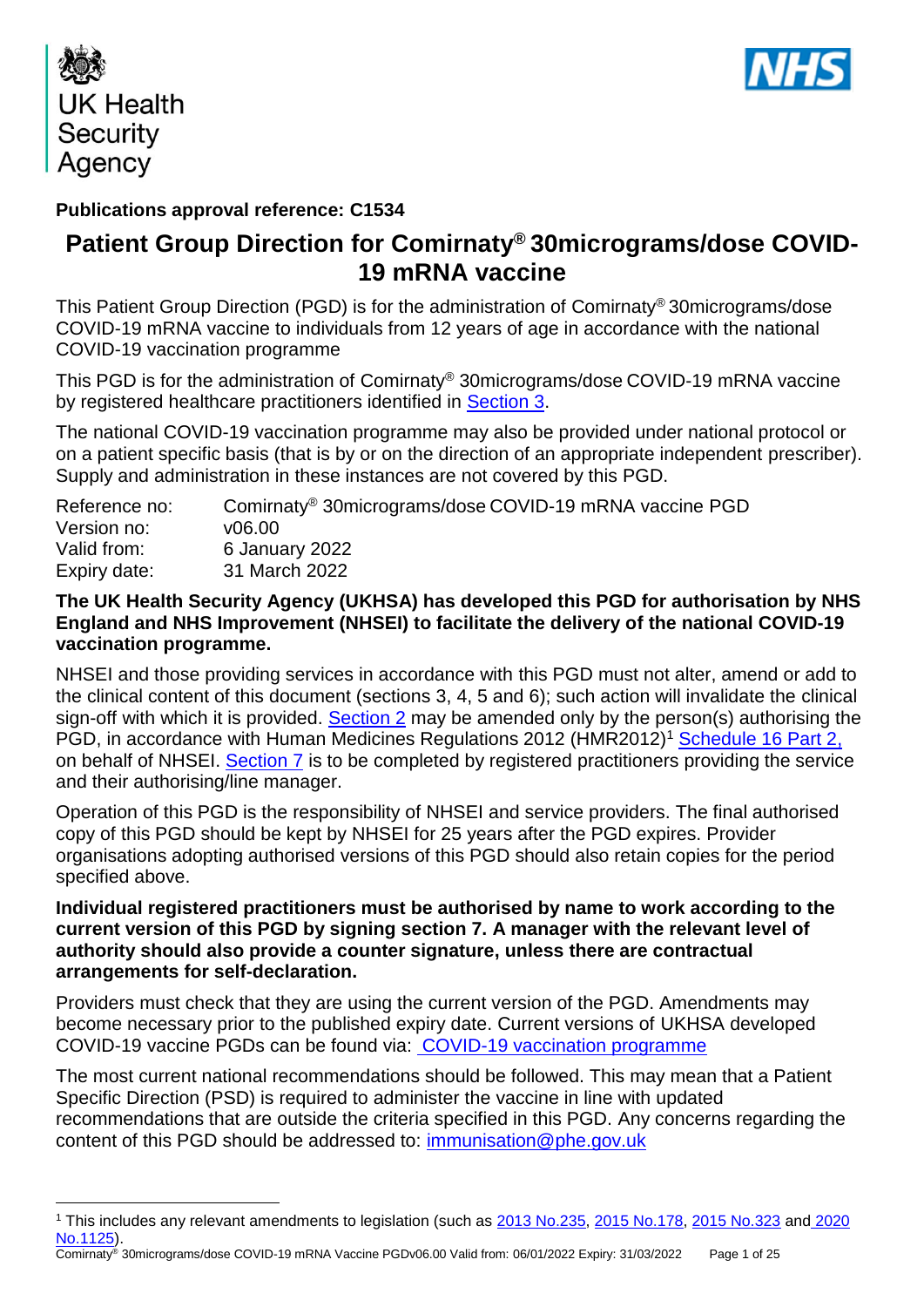# **Change history**

| <b>Version</b> | <b>Change details</b>                                                                                                                                                                                                                                                                                                                                                                                                                                                                                                                                                                                                                                                                                                                                                                                                                                                                                                                                                                                                                                                                                                                                                                                                                                                                                                                                                                                                                                                                                                                                                                                                 | <b>Date</b> |
|----------------|-----------------------------------------------------------------------------------------------------------------------------------------------------------------------------------------------------------------------------------------------------------------------------------------------------------------------------------------------------------------------------------------------------------------------------------------------------------------------------------------------------------------------------------------------------------------------------------------------------------------------------------------------------------------------------------------------------------------------------------------------------------------------------------------------------------------------------------------------------------------------------------------------------------------------------------------------------------------------------------------------------------------------------------------------------------------------------------------------------------------------------------------------------------------------------------------------------------------------------------------------------------------------------------------------------------------------------------------------------------------------------------------------------------------------------------------------------------------------------------------------------------------------------------------------------------------------------------------------------------------------|-------------|
| V01.00         | New PHE PGD template for Comirnaty® COVID-19 mRNA vaccine                                                                                                                                                                                                                                                                                                                                                                                                                                                                                                                                                                                                                                                                                                                                                                                                                                                                                                                                                                                                                                                                                                                                                                                                                                                                                                                                                                                                                                                                                                                                                             | 06/08/2021  |
| V02.00         | PHE PGD template for Comirnaty® COVID-19 mRNA Vaccine V01.00<br>updated to:<br>• remove specific reference to clinically extremely vulnerable (CEV)<br>individuals as they are covered by the inclusion of those in at risk groups<br>include individuals aged 12 years to under 16 years of age who are in an<br>at-risk group (see the table 'Clinical risk groups for children aged 12-15<br>years' in Chapter 14a)<br>• include other individuals from age 12 years to under 18 years of age,<br>who do not meet any of the other criteria for inclusion, as eligible for their<br>first dose of the COVID-19 vaccine only<br>include individuals referred for a third primary dose of COVID-19 vaccine<br>in accordance with patient specific recommendations from their<br>specialist, GP or prescriber<br>• include individuals eligible for a booster dose as part of the national<br>COVID-19 vaccination programme<br>exclude individuals who have experienced myocarditis or pericarditis<br>determined as likely to be related to previous COVID-19 vaccination<br>move cautions relating to pregnancy and those involved in clinical trials<br>$\bullet$<br>to the additional information section<br>• update to cautions<br>update the additional information on immunosuppressed individuals, co-<br>administration and incomplete vaccination<br>remove key references to Joint Committee on Vaccination and<br>Immunisation (JCVI) statements which are now incorporated into the<br>guidance in Chapter 14a<br>• minor wording changes and additions to text for consistency; updated<br>references | 15/09/2021  |
| V03.00         | PHE PGD template for Comirnaty® COVID-19 mRNA Vaccine V02.00<br>updated to:<br>include second dose for individuals 16 and 17 years of age<br>reword criteria for inclusion<br>٠<br>reword criteria for exclusion pertaining to allergic reactions<br>٠<br>update cautions in line with revisions to Chapter 14a<br>$\bullet$<br>re-write dose and frequency of administration section, to identify<br>$\bullet$<br>preferred 12week interval for those under 18 years of age and not in a<br>risk group, to include a paragraph on minimum intervals post COVID-19<br>infection and to include minimum intervals for booster vaccination<br>include the international non-proprietary name (INN) tozinameran<br>٠<br>update off-label section in line with revised Summary of product<br>$\bullet$<br>characteristics (SPC)<br>update shelf life from 6 to 9 months<br>$\bullet$<br>update Special considerations/additional information section in line with<br>٠<br>revisions to <b>Chapter 14a</b><br>include Appendix A<br>$\bullet$<br>minor wording changes and additions to text for consistency and to<br>٠<br>rebrand from PHE to UKHSA; updated references                                                                                                                                                                                                                                                                                                                                                                                                                                                  | 18/11/2021  |
| V04.00         | PHE PGD template for Comirnaty® COVID-19 mRNA Vaccine V03.00<br>updated to:<br>include a two-dose primary course for individuals aged 12 years and over<br>state that the recommended 12 week interval, for those under 18 years,<br>٠<br>may be reduced to eight weeks in periods of high incidence or where<br>there is concern about vaccine effectiveness (for example a new variant).                                                                                                                                                                                                                                                                                                                                                                                                                                                                                                                                                                                                                                                                                                                                                                                                                                                                                                                                                                                                                                                                                                                                                                                                                            | 02/12/2021  |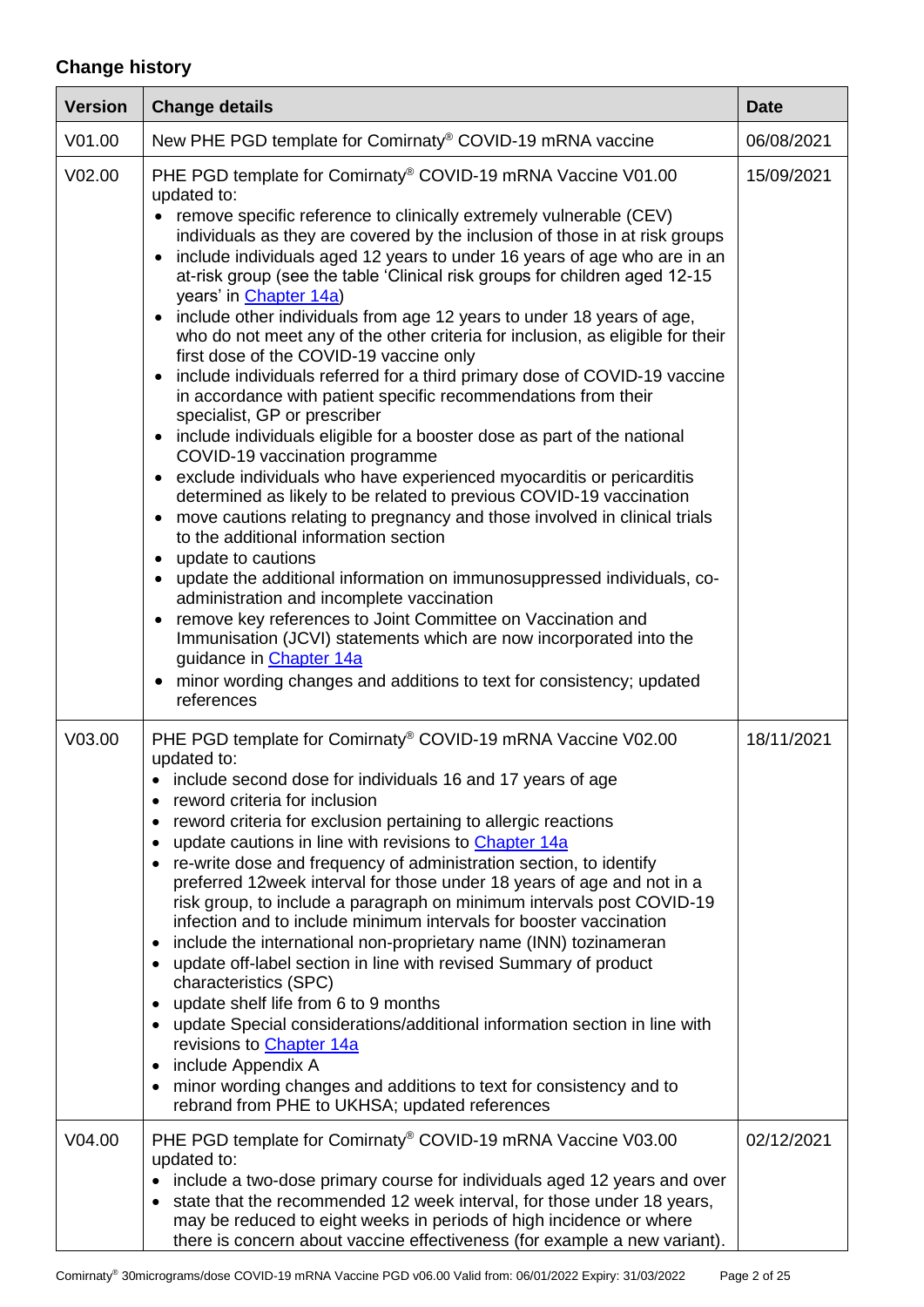| V04.00 | The timing of any change will be advised by JCVI or UKHSA and<br>published in operational guidance agreed by DHSC and NHSEI.<br>• recommend that immunosuppressed individuals who have not yet<br>received a third dose may be given their third dose now (8 weeks after<br>their second dose) to avoid further delay and that a booster dose can be<br>given to immunosuppressed individuals from 16 years of age<br>provide a minimum interval of 3 months between completion of primary<br>$\bullet$<br>vaccination and a booster dose<br>• remove line stating that pregnant women should be vaccinated at the<br>same time as non-pregnant women<br>update off-label section<br>٠<br>update appendix A                                                                                                                                                                                                                                                                                                                                                                                                                                                                                                                                                                                                                                                                                                                                                                                                                                                                 |            |
|--------|-----------------------------------------------------------------------------------------------------------------------------------------------------------------------------------------------------------------------------------------------------------------------------------------------------------------------------------------------------------------------------------------------------------------------------------------------------------------------------------------------------------------------------------------------------------------------------------------------------------------------------------------------------------------------------------------------------------------------------------------------------------------------------------------------------------------------------------------------------------------------------------------------------------------------------------------------------------------------------------------------------------------------------------------------------------------------------------------------------------------------------------------------------------------------------------------------------------------------------------------------------------------------------------------------------------------------------------------------------------------------------------------------------------------------------------------------------------------------------------------------------------------------------------------------------------------------------|------------|
| V05.00 | UKHSA PGD template for Comirnaty <sup>®</sup> COVID-19 mRNA Vaccine V04.00<br>updated to:<br>• update the cautions, including any relevant action to be taken in line with<br>updated Chapter 14a of the Green Book 14 December 2021 and UK<br>Chief Medical Officers (CMO) report 14 December 2021<br>update the off-label use section with regard to temporary removal of 15<br>$\bullet$<br>minutes observation and monitoring requirement in line with updated<br>Chapter14a of the Green Book 14 December 2021 and CMO report 14<br>December 2021<br>• update off-label use section relating to booster in line with updated<br>Chapter 14a of the Green Book 14 December 2021<br>update the special considerations and additional information section with<br>$\bullet$<br>regard to use of heterologous schedules for primary immunisation in line<br>with updated Chapter 14a of the Green Book 14 December 2021 and add<br>subtitles<br>• update patient advice and follow up treatment section in line with updated<br>Chapter 14a of the Green Book 14 December 2021 and CMO report 14<br>December 2021<br>• update the key references<br><b>Updated Appendix A</b><br>$\bullet$                                                                                                                                                                                                                                                                                                                                                                                 | 15/12/2021 |
| V6.00  | UKHSA PGD template for Comirnaty® 30micrograms/dose COVID-19<br>mRNA Vaccine V05.00 updated to:<br>amended name of vaccine to include the strength to state Comirnaty®<br>30 micrograms/dose COVID-19 mRNA Vaccine as per the SPC dated 2<br>December 2021<br>insert the age group to inform which age group the PGD is relevant to for<br>٠<br>clarity<br>update COVID-19 vaccination programme link on page 1<br>٠<br>provide clarity in cautions, off-label and patient advice sections for<br>٠<br>individuals without history of allergy<br>update cautions section to include immune thrombocytopenia (ITP) in<br>$\bullet$<br>line with the updated Chapter 14a of the Green Book 24 December 2021<br>update off-label and dose and frequency sections with reference to<br>$\bullet$<br>boosting in line with the updated Chapter 14a of the Green Book 24<br>December 2021<br>amended dose and frequency section to remove duplication<br>provide clarity and hyperlink for individuals without a history of allergy in<br>$\bullet$<br>patient advice section and added statement regarding individuals with<br>history of allergy in patient advice section<br>update the special considerations section regarding the completion of<br>$\bullet$<br>the course at recommended intervals in pregnancy in line with the<br>updated Chapter 14a of the Green Book 24 December 2021<br>update references section<br>٠<br>update Appendix A regarding updated booster dosing in line with the<br>$\bullet$<br>updated Chapter 14a of the Green Book 24 December 2021 | 05/01/2022 |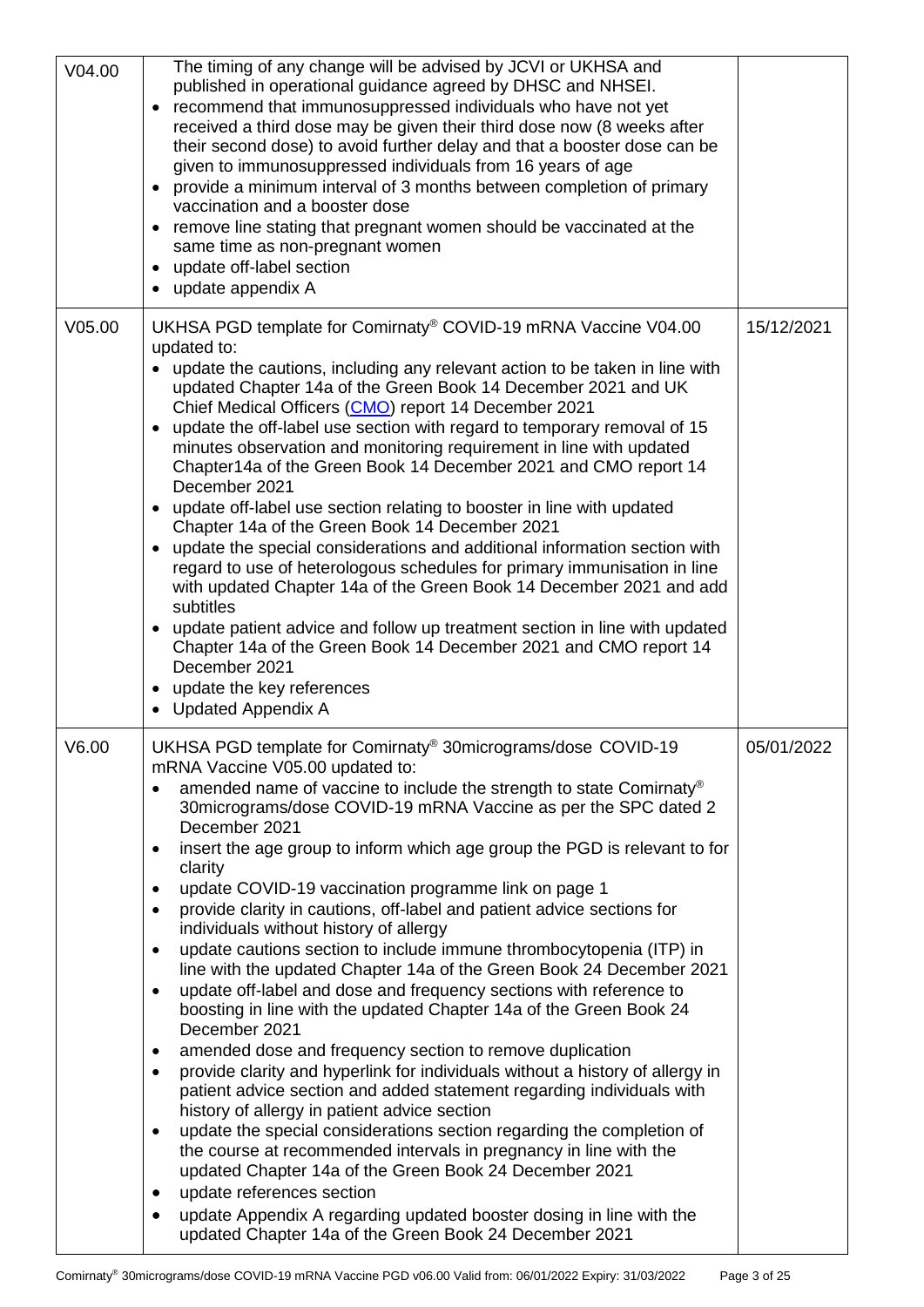### **1. PGD development**

| Developed by:                            | <b>Name</b>                                                                                                                                          | <b>Signature</b>        | Date       |
|------------------------------------------|------------------------------------------------------------------------------------------------------------------------------------------------------|-------------------------|------------|
| <b>Pharmacist</b><br>(Lead Author)       | Suki Hunjunt<br>Lead Pharmacist Immunisation Services,<br>Immunisation and Vaccine Preventable<br>Diseases Division, UKHSA                           | Sulit days 1 05/01/2022 |            |
| <b>Doctor</b><br>(Acting Chair of Expert | Mary Ramsay<br>Consultant Epidemiologist, Immunisation and<br>Vaccine Preventable Diseases Division,                                                 | Ramsay<br>Many          | 05/01/2022 |
| Panel)                                   | <b>UKHSA</b>                                                                                                                                         |                         |            |
| <b>Registered Nurse</b>                  | <b>Kelly Stoker</b><br><b>Lead Immunisation Nurse Specialist</b><br>Immunisation and Vaccine Preventable<br><b>Diseases Division</b><br><b>UKSHA</b> | X.8J6Rc                 | 05/01/2022 |

This PGD has been developed by the following health professionals on behalf of the UKHSA:

In addition to the signatories above the working group included:

| <b>Name</b>        | <b>Designation</b>                                                                                                                                                |
|--------------------|-------------------------------------------------------------------------------------------------------------------------------------------------------------------|
| <b>Beth Graham</b> | Lead Pharmacist Immunisation Services, Immunisation and Vaccine Preventable<br>Diseases Division, UKHSA                                                           |
| Jane Horsfall      | Senior Policy Manager, Primary Care Group, NHSEI                                                                                                                  |
| Jo Jenkins         | Specialist Pharmacist (Patient Group Directions), NHS Specialist Pharmacy Service                                                                                 |
| Jill Loader        | Deputy Director, Primary Care Group, NHSEI                                                                                                                        |
| Jane Freeguard     | Director of Pharmacy - COVID-19 Vaccination Programme, NHSEI                                                                                                      |
| Gul Root           | Principal Pharmaceutical Officer, Department of Health and Social Care and National<br>lead pharmacy public health, Office for Health Improvement and Disparities |
| Naveen Dosanjh     | Senior Clinical Advisor, Clinical Workstream, COVID-19 Vaccination Programme,<br><b>NHSEI</b>                                                                     |

This PGD has been peer reviewed by the UKHSA Immunisations PGD Expert Panel in accordance with the UKHSA PGD Policy. It has been ratified by the UKHSA Medicines Governance Group and the UKHSA Clinical Quality and Oversight Board.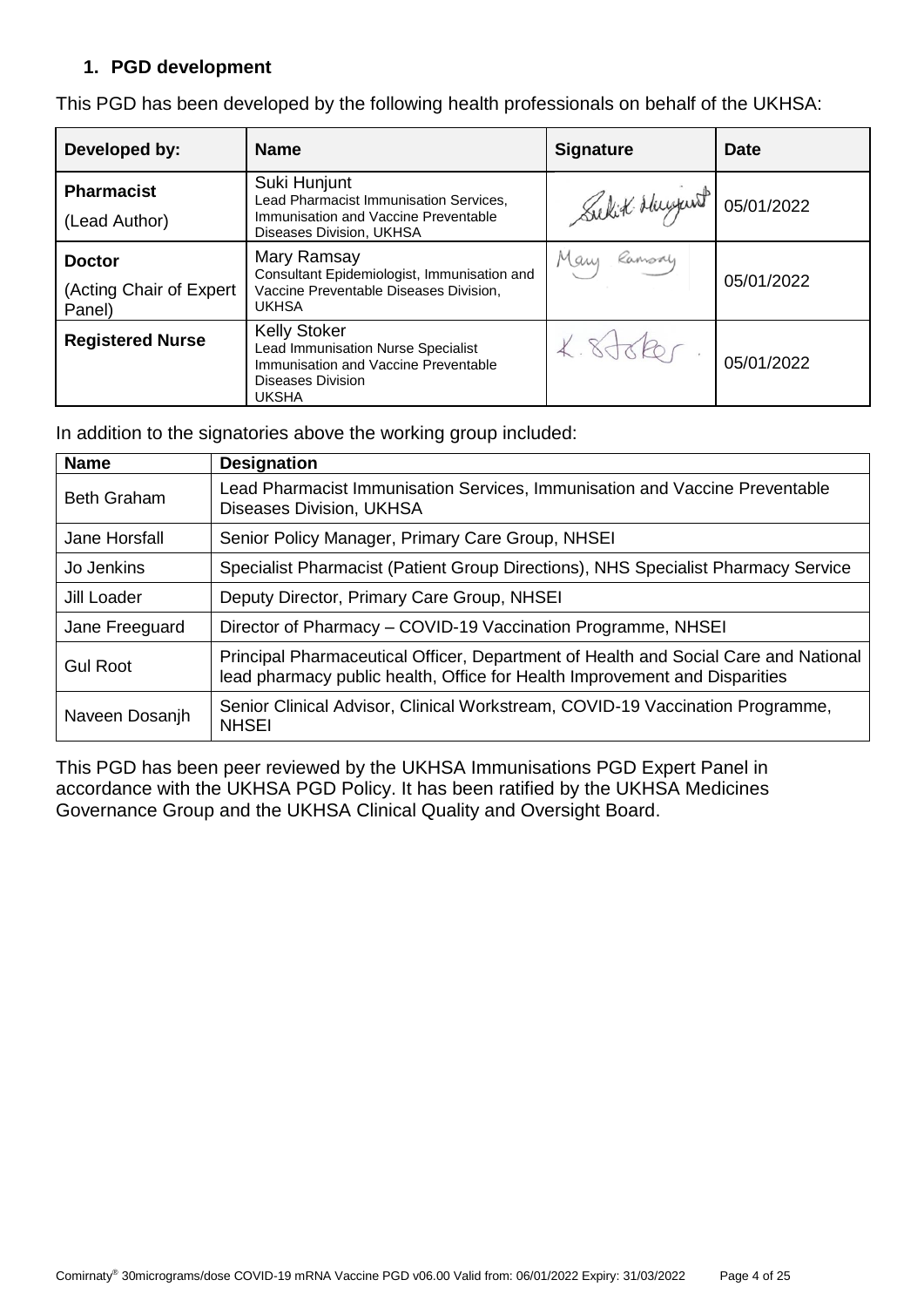## **Expert Panel**

<span id="page-4-0"></span>

| <b>Name</b>         | <b>Designation</b>                                                                                                      |
|---------------------|-------------------------------------------------------------------------------------------------------------------------|
| Nicholas Aigbogun   | Consultant in Communicable Disease Control, Yorkshire and Humber Health<br>Protection Team, UKHSA                       |
| Sarah Dermont       | Clinical Project Coordinator and Registered Midwife, NHS Infectious Diseases in<br>Pregnancy Screening Programme, NHSEI |
| Ed Gardner          | Advanced Paramedic Practitioner/Emergency Care Practitioner, Medicines<br>Manager, Proactive Care Lead                  |
| Michelle Jones      | Principal Medicines Optimisation Pharmacist, NHS Bristol North Somerset and<br>South Gloucestershire CCG                |
| Jacqueline Lamberty | Lead Pharmacist Medicines Governance, UKHSA                                                                             |
| Vanessa MacGregor   | Consultant in Communicable Disease Control, East Midlands Health Protection<br>Team, UKHSA                              |
| Alison Mackenzie    | Consultant in Public Health Medicine, Screening and Immunisation Lead, NHSEI<br>South (South West)                      |
| Gill Marsh          | Principal Screening and Immunisation Manager, NHSEI (North West)                                                        |
| Lesley McFarlane    | Screening and Immunisation Manager: Clinical (COVID-19 and Influenza), NHSEI<br>(Midlands)                              |
| Tushar Shah         | Lead Pharmacy Advisor, NHSEI (London Region)                                                                            |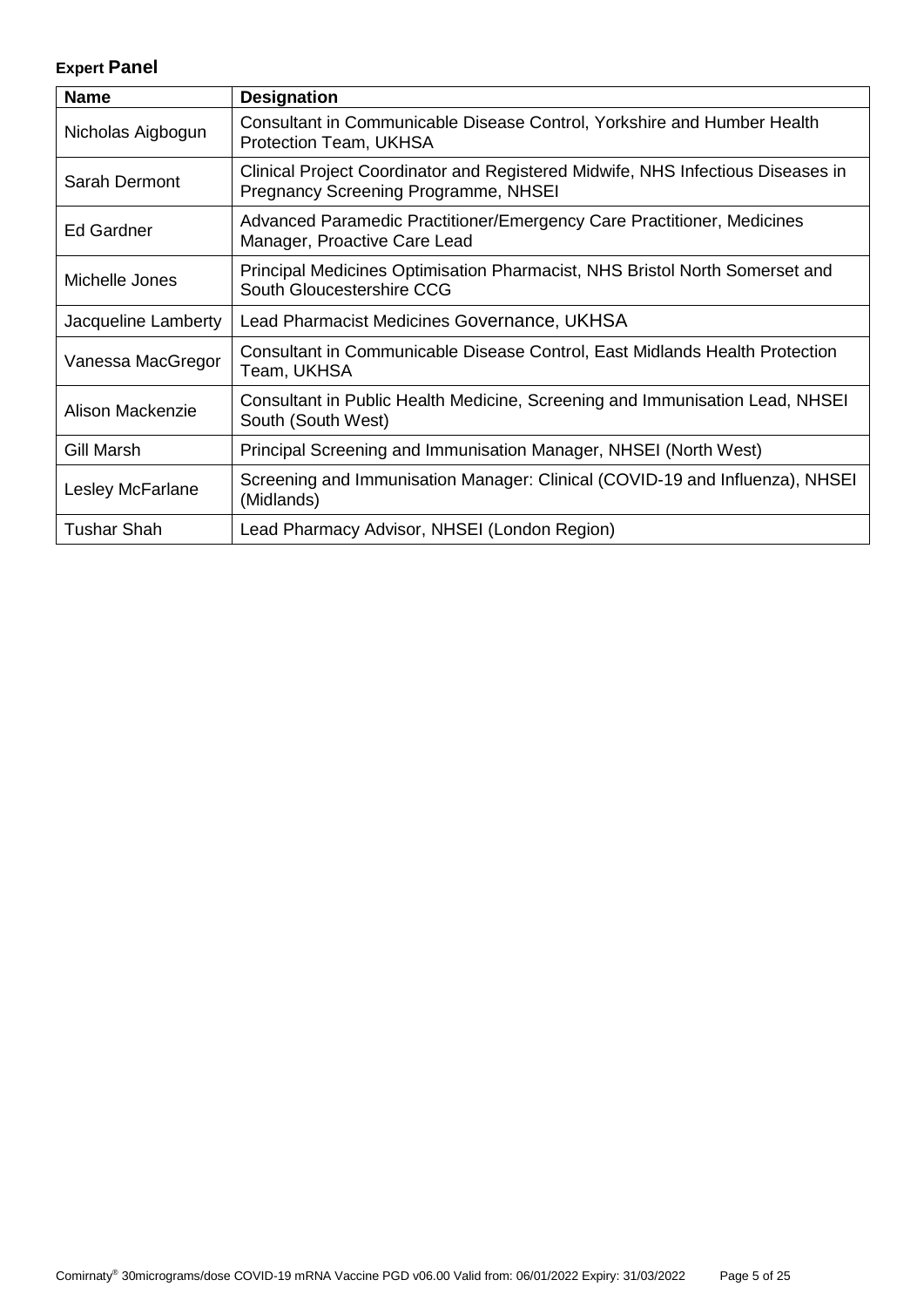## **2. Organisational authorisation**

The PGD is not legally valid until it has had the relevant organisational authorisation from NHSEI completed below.

NHSEI accepts governance responsibility for this PGD. Any provider delivering the national COVID-19 vaccination programme under PGD must work strictly within the terms of this PGD, relevant NHS standard operating procedures (SOPs) and contractual arrangements with the commissioner for the delivery of the national COVID-19 vaccination programme.

NHSEI authorises this PGD for use by the services or providers delivering the national COVID-19 vaccination programme.

| Organisational approval (legal requirement)                          |                          |      |             |
|----------------------------------------------------------------------|--------------------------|------|-------------|
| <b>Role</b>                                                          | <b>Name</b>              | Sign | <b>Date</b> |
| Medical Director, COVID-19<br>Vaccination Programme,<br><b>NHSEI</b> | Dr Jonathan Leach<br>OBE |      | 06/01/2022  |

[Section 7](#page-22-0) provides a practitioner authorisation sheet. Individual practitioners must be authorised by name to work to this PGD. Alternative practitioner authorisation records, specifying the PGD and version number, may be used where appropriate in accordance with local policy. This may include the use of electronic records.

Assembly, final preparation and administration of vaccines supplied and administered under this PGD must be subject to NHS governance arrangements and standard operating procedures that ensure that the safety, quality or efficacy of the product is not compromised. The assembly, final preparation and administration of the vaccines should also be in accordance with the manufacturer's instructions in the product's UK Summary of Product Characteristics [\(SPC\)](https://www.medicines.org.uk/emc/product/12740) and/or in accordance with official national recommendations.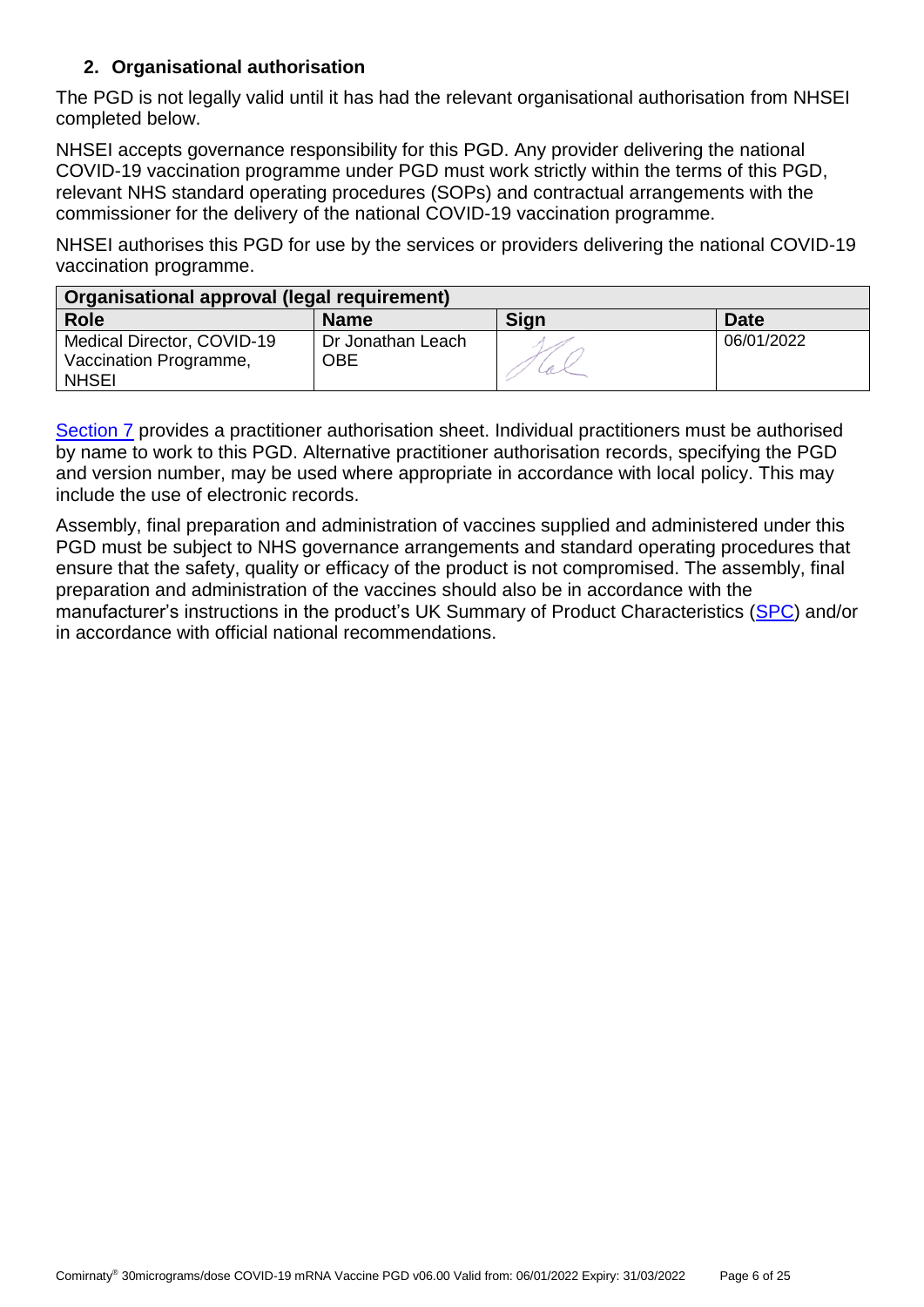<span id="page-6-1"></span><span id="page-6-0"></span>

| <b>Qualifications and</b><br>professional registration | Practitioners must only work under this PGD where they are competent<br>to do so. Practitioners working to this PGD must also be one of the<br>following registered professionals who can legally supply and administer<br>under a PGD (see <b>Patient Group Directions: who can administer them</b> ):<br>nurses and midwives currently registered with the Nursing and<br>Midwifery Council (NMC)<br>pharmacists currently registered with the General Pharmaceutical<br>Council (GPhC)<br>chiropodists/podiatrists, dieticians, occupational therapists,<br>$\bullet$<br>orthoptists, orthotists/prosthetists, paramedics, physiotherapists,<br>radiographers and speech and language therapists currently<br>registered with the Health and Care Professions Council (HCPC)<br>dental hygienists and dental therapists registered with the General<br>$\bullet$<br><b>Dental Council</b><br>optometrists registered with the General Optical Council.<br>Practitioners must also fulfil all of the Additional requirements.                                                                                                                                                                                                                                                                                                                                                                                                                                                                                                                                                                                                                                                                                                                                                                                                                                                                                                                                                                                                                                                                                                                                                                                                                                                                                                                                                                                                                                      |
|--------------------------------------------------------|----------------------------------------------------------------------------------------------------------------------------------------------------------------------------------------------------------------------------------------------------------------------------------------------------------------------------------------------------------------------------------------------------------------------------------------------------------------------------------------------------------------------------------------------------------------------------------------------------------------------------------------------------------------------------------------------------------------------------------------------------------------------------------------------------------------------------------------------------------------------------------------------------------------------------------------------------------------------------------------------------------------------------------------------------------------------------------------------------------------------------------------------------------------------------------------------------------------------------------------------------------------------------------------------------------------------------------------------------------------------------------------------------------------------------------------------------------------------------------------------------------------------------------------------------------------------------------------------------------------------------------------------------------------------------------------------------------------------------------------------------------------------------------------------------------------------------------------------------------------------------------------------------------------------------------------------------------------------------------------------------------------------------------------------------------------------------------------------------------------------------------------------------------------------------------------------------------------------------------------------------------------------------------------------------------------------------------------------------------------------------------------------------------------------------------------------------------------------|
| <b>Additional requirements</b>                         | Additionally, practitioners:<br>must be authorised by name as an approved practitioner under the<br>$\bullet$<br>current terms of this PGD before working to it<br>must have undertaken appropriate training for working under PGDs<br>for supply/administration of medicines<br>must be competent in the use of PGDs (see NICE Competency<br>٠<br>framework for health professionals using PGDs)<br>must be familiar with the vaccine product and alert to changes in the<br>٠<br>SPC, and familiar with the national recommendations for the use of<br>this vaccine<br>must be familiar with, and alert to changes in relevant chapters of<br>٠<br>Immunisation Against Infectious Disease: the Green Book<br>must be familiar with, and alert to changes in the relevant NHS<br>$\bullet$<br>standard operating procedures (SOPs) and commissioning<br>arrangements for the national COVID-19 vaccination programme<br>must have undertaken training appropriate to this PGD as required by<br>local policy and SOPs and in line with the <b>Training recommendations</b><br>for COVID-19 vaccinators.<br>must have undertaken training to meet the minimum standards in<br>$\bullet$<br>relation to vaccinating those under 18 as required by national and<br>local policy.<br>must have completed the national COVID-19 vaccination e-learning<br>$\bullet$<br>programme, including the relevant vaccine specific session, and/or<br>locally-provided COVID-19 vaccine training<br>must be competent to assess individuals for suitability for vaccination,<br>$\bullet$<br>identify any contraindications or precautions, obtain informed consent<br>(or 'best interests' decision in accordance with the <b>Mental Capacity</b><br>Act 2005) and to discuss issues related to vaccination. For further<br>information on consent see Chapter 2 of 'The Green Book'.<br>must be competent in the correct handling and storage of vaccines,<br>$\bullet$<br>and management of the cold chain<br>must be competent in the handling of the vaccine product, procedure<br>$\bullet$<br>for dilution of the vaccine and use of the correct technique for drawing<br>up the correct dose<br>must be competent in the intramuscular injection technique<br>٠<br>must be competent in the recognition and management of<br>$\bullet$<br>anaphylaxis, have completed basic life support training and be able to<br>respond appropriately to immediate adverse reactions |
| Continued over page                                    |                                                                                                                                                                                                                                                                                                                                                                                                                                                                                                                                                                                                                                                                                                                                                                                                                                                                                                                                                                                                                                                                                                                                                                                                                                                                                                                                                                                                                                                                                                                                                                                                                                                                                                                                                                                                                                                                                                                                                                                                                                                                                                                                                                                                                                                                                                                                                                                                                                                                      |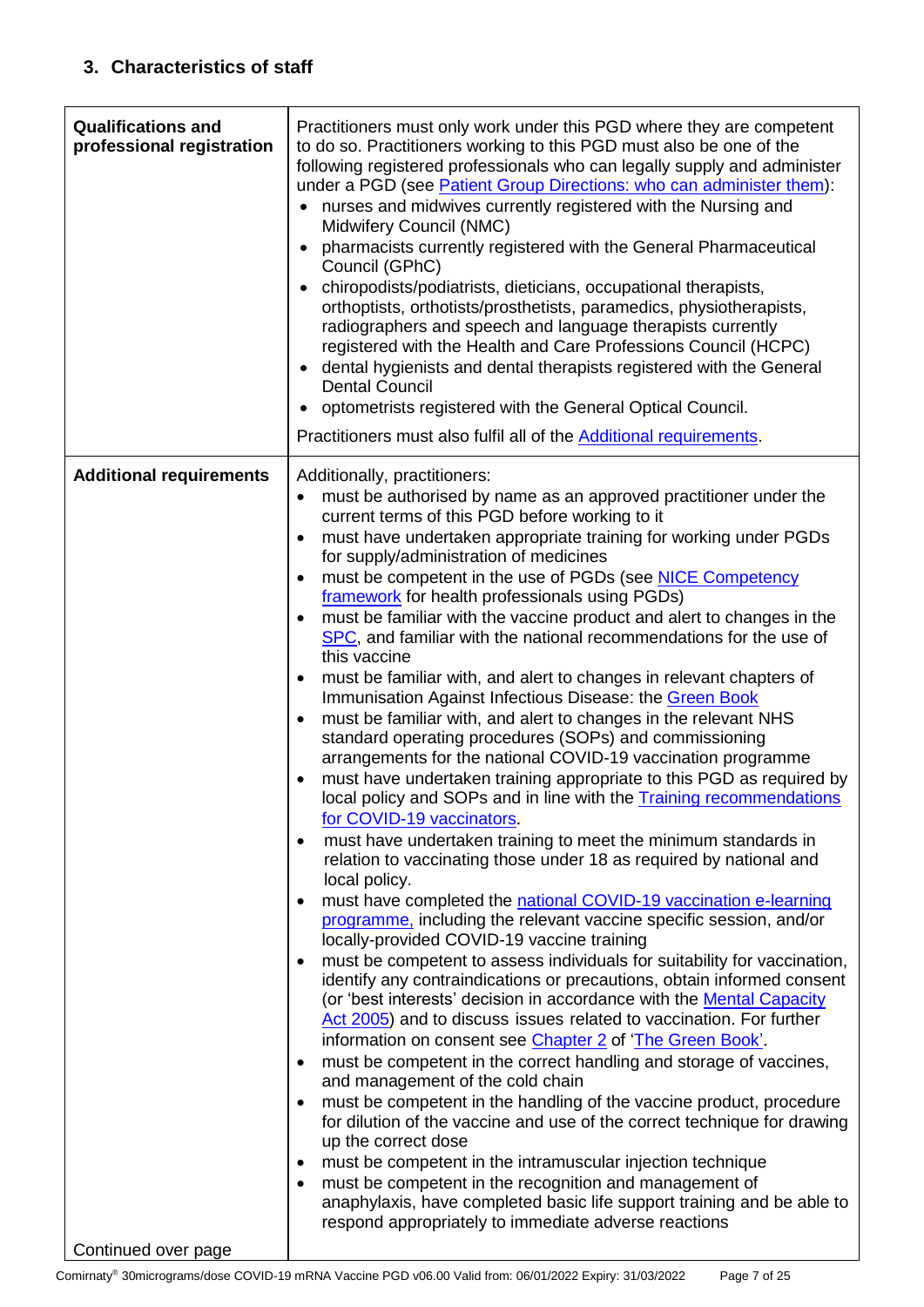|                                           | immunisation after a prolonged period (more than 12 months) or have<br>used the tool for self-assessment if experienced vaccinator<br>(vaccinated within past 12 months)<br>should fulfil any additional requirements defined by local or national<br>policy<br>The individual practitioner must be authorised by name, under the<br>current version of this PGD before working according to it. |
|-------------------------------------------|--------------------------------------------------------------------------------------------------------------------------------------------------------------------------------------------------------------------------------------------------------------------------------------------------------------------------------------------------------------------------------------------------|
| <b>Continued training</b><br>requirements | Practitioners must ensure they are up to date with relevant issues and<br>clinical skills relating to vaccination and management of anaphylaxis.<br>Practitioners should be constantly alert to any subsequent<br>recommendations from the UKHSA and/or NHSEI and other sources of<br>medicines information.                                                                                     |
|                                           |                                                                                                                                                                                                                                                                                                                                                                                                  |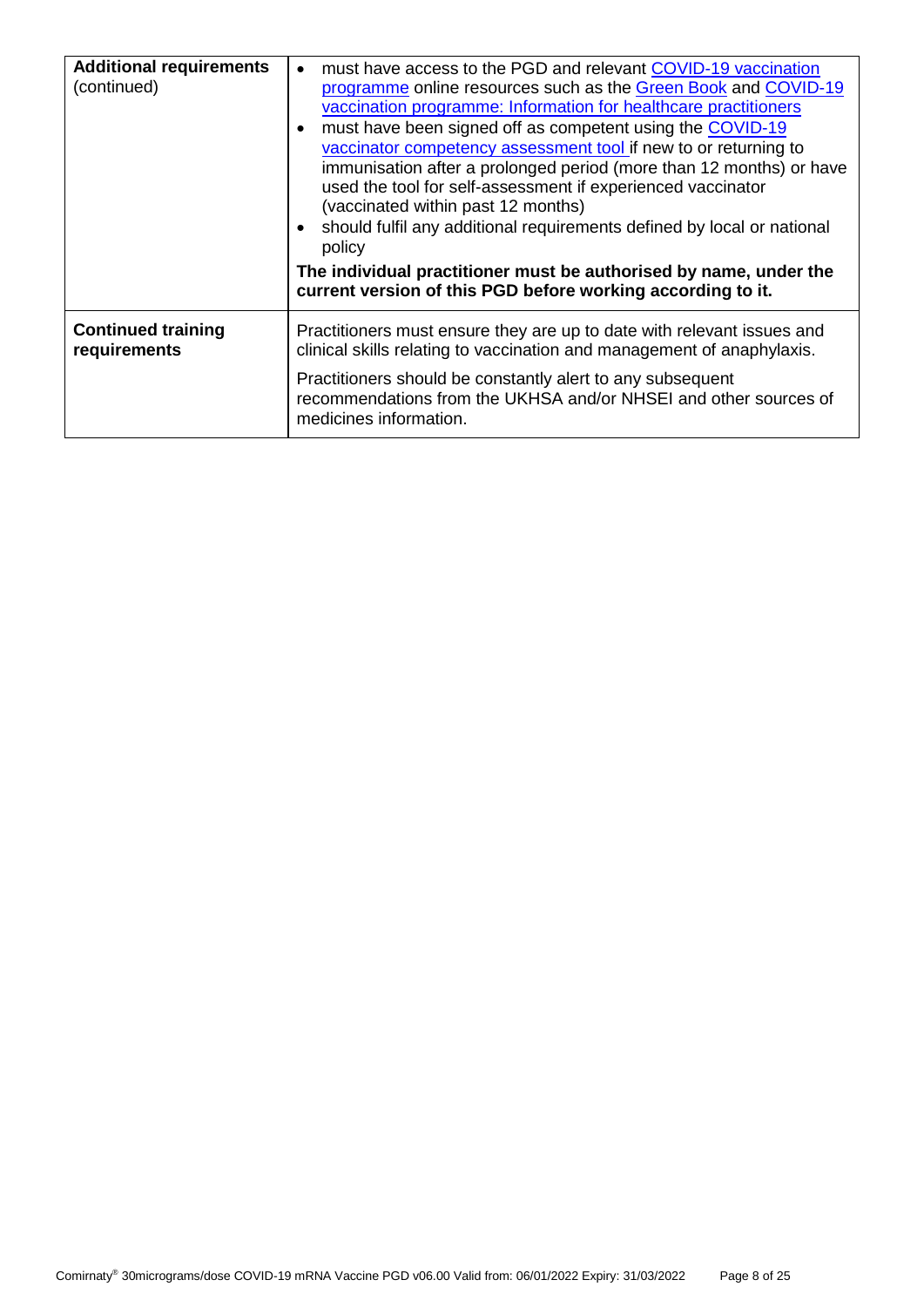## **4. Clinical condition or situation to which this PGD applies**

| <b>Clinical condition or</b><br>situation to which this<br><b>PGD applies</b> | Comirnaty <sup>®</sup> 30micrograms/dose COVID-19 mRNA vaccine is indicated for<br>the active immunisation of individuals for the prevention of coronavirus<br>disease (COVID-19) caused by the SARS-CoV-2 virus, in accordance with<br>the national COVID-19 vaccination programme (see COVID-19 vaccination<br>programme page) and recommendations given in Chapter 14a of the<br>Immunisation Against Infectious Disease: the 'Green Book', and subsequent<br>correspondence/publications from the UKHSA and/or NHSEI.                                                                                                                                                                                                                                                                                                                                                                                                                                                                                                                                                                                                                                                                                                                                                                                                                                                                                                                                                                                                                                                                  |
|-------------------------------------------------------------------------------|--------------------------------------------------------------------------------------------------------------------------------------------------------------------------------------------------------------------------------------------------------------------------------------------------------------------------------------------------------------------------------------------------------------------------------------------------------------------------------------------------------------------------------------------------------------------------------------------------------------------------------------------------------------------------------------------------------------------------------------------------------------------------------------------------------------------------------------------------------------------------------------------------------------------------------------------------------------------------------------------------------------------------------------------------------------------------------------------------------------------------------------------------------------------------------------------------------------------------------------------------------------------------------------------------------------------------------------------------------------------------------------------------------------------------------------------------------------------------------------------------------------------------------------------------------------------------------------------|
| <b>Criteria for inclusion</b>                                                 | Comirnaty <sup>®</sup> 30micrograms/dose COVID-19 mRNA vaccine should be<br>offered to all individuals aged 12 years and over in accordance with the<br>recommendations in Chapter 14a of the Green Book.                                                                                                                                                                                                                                                                                                                                                                                                                                                                                                                                                                                                                                                                                                                                                                                                                                                                                                                                                                                                                                                                                                                                                                                                                                                                                                                                                                                  |
|                                                                               | Individuals are eligible for different dose schedules based on their age and<br>recognised risk group (see the Dose and frequency of administration<br>section).                                                                                                                                                                                                                                                                                                                                                                                                                                                                                                                                                                                                                                                                                                                                                                                                                                                                                                                                                                                                                                                                                                                                                                                                                                                                                                                                                                                                                           |
| Criteria for exclusion <sup>2</sup>                                           | Individuals for whom valid consent, or 'best-interests' decision in<br>accordance with the Mental Capacity Act 2005, has not been obtained (for<br>further information on consent see Chapter 2 of 'The Green Book'). The<br>Patient Information Leaflet (PIL) for Comirnaty® 30micrograms/dose<br>COVID-19 mRNA vaccine should be available to inform consent.<br>Individuals who:<br>• are less than 12 years of age<br>• have had a previous systemic allergic reaction (including immediate<br>onset anaphylaxis) to a previous dose of a COVID-19 mRNA vaccine or<br>to any component or residue from the manufacturing process <sup>3</sup> in the<br>Comirnaty <sup>®</sup> 30micrograms/dose COVID-19 mRNA vaccine<br>• have a history of prior allergic reaction to COVID-19 vaccine that<br>required medical intervention in hospital<br>have a history of immediate anaphylaxis to multiple, different drug<br>classes, with the trigger unidentified (this may indicate polyethylene<br>glycol (PEG) allergy)<br>• have a history of anaphylaxis to a vaccine, injected antibody preparation<br>or a medicine likely to contain PEG (such as depot steroid injection,<br>laxative)<br>have history of idiopathic anaphylaxis<br>have experienced myocarditis or pericarditis determined as likely to be<br>related to previous COVID-19 vaccination<br>are suffering from acute severe febrile illness (the presence of a minor<br>$\bullet$<br>infection is not a contraindication for vaccination)<br>have received a full dose of COVID-19 vaccine in the preceding 21 days |
| <b>Cautions, including</b><br>any relevant action to<br>be taken              | Facilities for management of anaphylaxis should be available at all<br>vaccination sites (see Chapter 8 of the Green Book) and advice issued by<br>the Resuscitation Council.                                                                                                                                                                                                                                                                                                                                                                                                                                                                                                                                                                                                                                                                                                                                                                                                                                                                                                                                                                                                                                                                                                                                                                                                                                                                                                                                                                                                              |
|                                                                               | There is a temporary suspension of the recommended observation and<br>monitoring for 15 minutes in individuals without a history of allergy (see off-<br>label use section below).                                                                                                                                                                                                                                                                                                                                                                                                                                                                                                                                                                                                                                                                                                                                                                                                                                                                                                                                                                                                                                                                                                                                                                                                                                                                                                                                                                                                         |
| Continued over page                                                           | Following COVID-19 vaccine administration, individuals without a history of<br>allergy should be:<br>observed for any immediate reactions whilst they are receiving any<br>verbal post vaccination information and exiting the centre                                                                                                                                                                                                                                                                                                                                                                                                                                                                                                                                                                                                                                                                                                                                                                                                                                                                                                                                                                                                                                                                                                                                                                                                                                                                                                                                                      |

<sup>&</sup>lt;sup>2</sup> Exclusion under this PGD does not necessarily mean the medication is contraindicated, but it would be outside its remit and another form of authorisation will be required

1

Comirnaty® 30micrograms/dose COVID-19 mRNA Vaccine PGD v06.00 Valid from: 06/01/2022 Expiry: 31/03/2022 Page 9 of 25

<sup>&</sup>lt;sup>3</sup> Contains polyethylene glycol (PEG), refer to the **SPC** for a full list of excipients.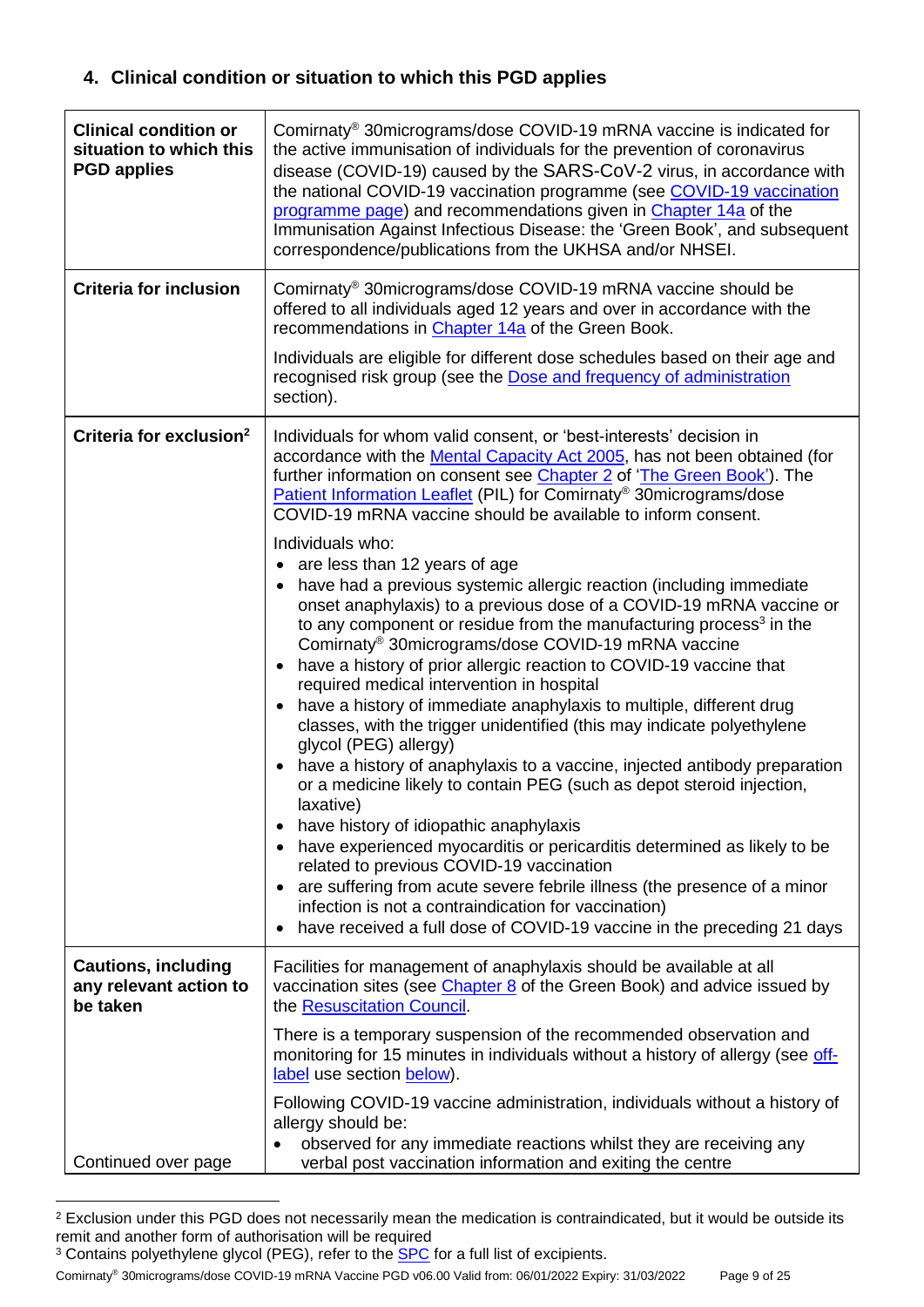| <b>Cautions, including</b><br>any relevant action to<br>be taken<br>(continued) | informed about the signs and symptoms of anaphylaxis and how to<br>$\bullet$<br>access immediate healthcare advice in the event of displaying any<br>symptoms. In some settings, for example domiciliary vaccination, this<br>may require a responsible adult to be present for at least 15 minutes<br>after vaccination.                                                                                                                                                                                                                                                                                                                                                                                                                                                                                                                                                                                                                                                                                                                                                                                                                                                                                                                                                                                         |
|---------------------------------------------------------------------------------|-------------------------------------------------------------------------------------------------------------------------------------------------------------------------------------------------------------------------------------------------------------------------------------------------------------------------------------------------------------------------------------------------------------------------------------------------------------------------------------------------------------------------------------------------------------------------------------------------------------------------------------------------------------------------------------------------------------------------------------------------------------------------------------------------------------------------------------------------------------------------------------------------------------------------------------------------------------------------------------------------------------------------------------------------------------------------------------------------------------------------------------------------------------------------------------------------------------------------------------------------------------------------------------------------------------------|
|                                                                                 | Individuals with a personal history of allergy should be managed in line with<br>Chapter 14a, Table 5 of the Green Book. No specific management is<br>required for individuals with a family history of allergies.                                                                                                                                                                                                                                                                                                                                                                                                                                                                                                                                                                                                                                                                                                                                                                                                                                                                                                                                                                                                                                                                                                |
|                                                                                 | As fainting can occur following vaccination, all those vaccinated with any of<br>the COVID-19 vaccines should be advised not to drive for 15 minutes after<br>vaccination.                                                                                                                                                                                                                                                                                                                                                                                                                                                                                                                                                                                                                                                                                                                                                                                                                                                                                                                                                                                                                                                                                                                                        |
|                                                                                 | Where individuals experienced a possible allergic reaction to a dose of<br>COVID-19 vaccine, follow the guidance in Chapter 14a of the Green Book in<br>relation to the administration of subsequent doses.                                                                                                                                                                                                                                                                                                                                                                                                                                                                                                                                                                                                                                                                                                                                                                                                                                                                                                                                                                                                                                                                                                       |
|                                                                                 | Individuals with non-allergic reactions (vasovagal episodes, non-urticarial<br>skin reaction or non-specific symptoms) to a COVID-19 vaccine can receive<br>subsequent doses of vaccine in any vaccination setting. Observation for 15<br>minutes is recommended for these individuals.                                                                                                                                                                                                                                                                                                                                                                                                                                                                                                                                                                                                                                                                                                                                                                                                                                                                                                                                                                                                                           |
|                                                                                 | Syncope (fainting) can occur following, or even before, any vaccination<br>especially in adolescents as a psychogenic response to the needle injection.<br>This can be accompanied by several neurological signs such as transient<br>visual disturbance, paraesthesia and tonic-clonic limb movements during<br>recovery. It is important that procedures are in place to avoid injury from<br>faints.                                                                                                                                                                                                                                                                                                                                                                                                                                                                                                                                                                                                                                                                                                                                                                                                                                                                                                           |
|                                                                                 | Individuals with a bleeding disorder may develop a haematoma at the<br>injection site. Individuals with bleeding disorders may be vaccinated<br>intramuscularly if, in the opinion of a doctor familiar with the individual's<br>bleeding risk, vaccines or similar small volume intramuscular injections can<br>be administered with reasonable safety by this route. If the individual<br>receives medication/treatment to reduce bleeding, for example treatment for<br>haemophilia, intramuscular vaccination can be scheduled shortly after such<br>medication/treatment is administered. Individuals on stable anticoagulation<br>therapy, including individuals on warfarin who are up to date with their<br>scheduled INR testing and whose latest INR was below the upper threshold<br>of their therapeutic range, can receive intramuscular vaccination. A fine<br>needle (equal to 23 gauge or finer calibre such as 25 gauge) should be used<br>for the vaccination, followed by firm pressure applied to the site (without<br>rubbing) for at least 2 minutes. If in any doubt, consult with the clinician<br>responsible for prescribing or monitoring the individual's anticoagulant<br>therapy. The individual/parent/carer should be informed about the risk of<br>haematoma from the injection. |
|                                                                                 | Very rare reports have been received of Guillain-Barre Syndrome (GBS)<br>following COVID-19 vaccination (further information is available in Chapter<br>14a). Healthcare professionals should be alert to the signs and symptoms of<br>GBS to ensure correct diagnosis and to rule out other causes, in order to<br>initiate adequate supportive care and treatment. Individuals who have a<br>history of GBS should be vaccinated as recommended for their age and<br>underlying risk status. In those who are diagnosed with GBS after the first<br>dose of vaccine, the balance of risk benefit is in favour of completing a full<br>COVID-19 vaccination schedule. On a precautionary basis, however, where<br>GBS occurs within six weeks of an Astra Zeneca vaccine, for any future<br>doses Pfizer or Moderna COVID-19 vaccines are preferred. Where GBS<br>occurs following either of the mRNA vaccines, further vaccination can<br>proceed as normal, once recovered.                                                                                                                                                                                                                                                                                                                                    |
| Continued over nage                                                             | Previous immune thrombocytopenia (ITP) is not a contra-indication for<br>vaccination but platelet monitoring is advised for patients with a history of                                                                                                                                                                                                                                                                                                                                                                                                                                                                                                                                                                                                                                                                                                                                                                                                                                                                                                                                                                                                                                                                                                                                                            |

Continued over page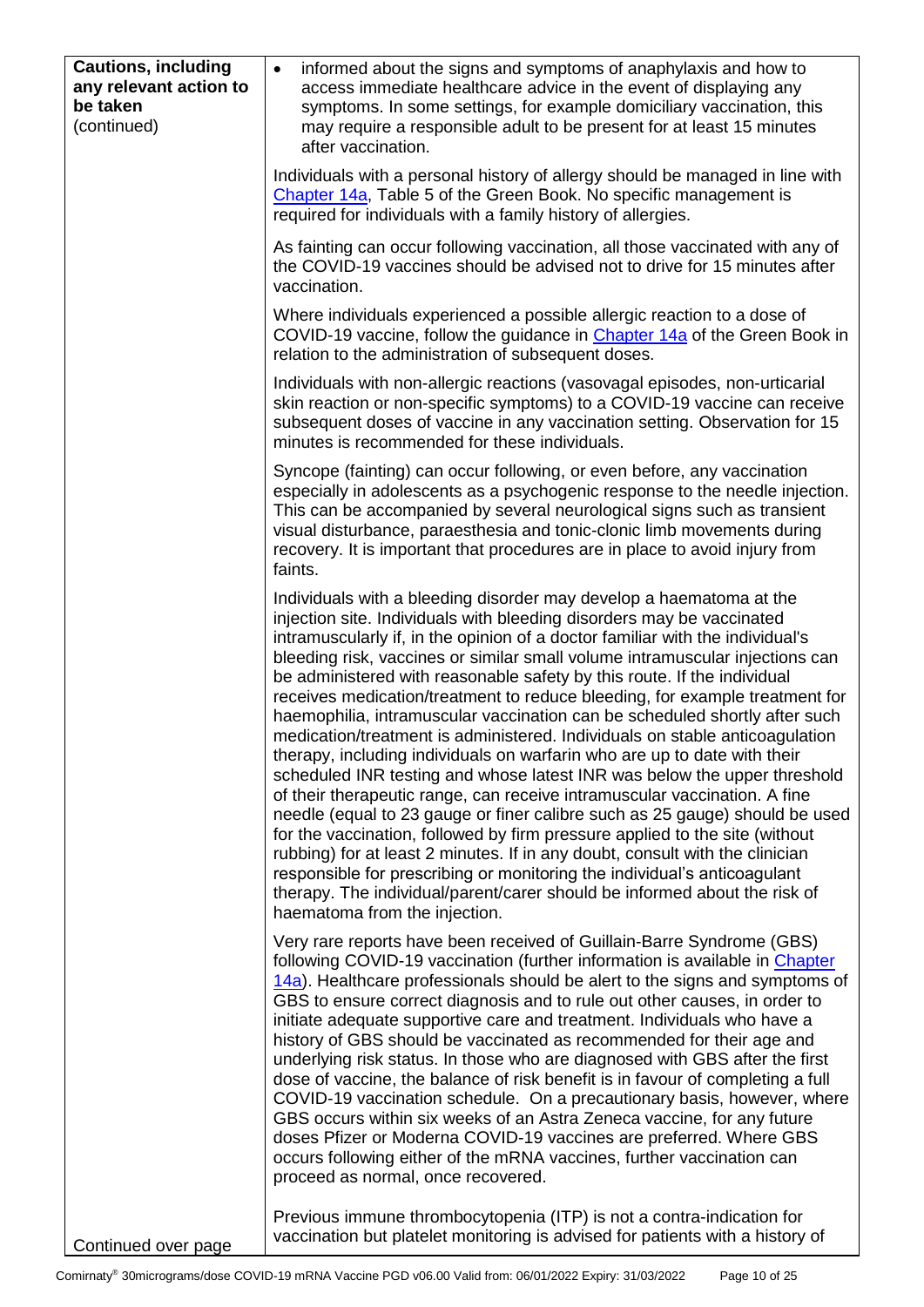<span id="page-10-0"></span>

| <b>Cautions, including</b><br>any relevant action to<br>be taken<br>(continued) | ITP who receive AstraZeneca vaccine. Although evidence suggests a raised<br>risk of ITP after the AstraZeneca vaccine, ITP has also been reported with<br>other COVID-19 vaccines. Guidance produced by the UK ITP Forum<br>Working Party therefore advises discussing the potential for a fall in platelet<br>count in patients with a history of ITP receiving any COVID-19 vaccine and<br>recommends a platelet count check 2-5 days after the vaccine (British<br>Society for Haematology-COVID-19).                                                                                                                                                                                                                                                                                                                                                                                                                                                                                                                                        |
|---------------------------------------------------------------------------------|-------------------------------------------------------------------------------------------------------------------------------------------------------------------------------------------------------------------------------------------------------------------------------------------------------------------------------------------------------------------------------------------------------------------------------------------------------------------------------------------------------------------------------------------------------------------------------------------------------------------------------------------------------------------------------------------------------------------------------------------------------------------------------------------------------------------------------------------------------------------------------------------------------------------------------------------------------------------------------------------------------------------------------------------------|
|                                                                                 | Past history of COVID-19 infection                                                                                                                                                                                                                                                                                                                                                                                                                                                                                                                                                                                                                                                                                                                                                                                                                                                                                                                                                                                                              |
|                                                                                 | There is no convincing evidence of any safety concerns from vaccinating<br>individuals with a past history of COVID-19 infection, or with detectable<br>COVID-19 antibody.                                                                                                                                                                                                                                                                                                                                                                                                                                                                                                                                                                                                                                                                                                                                                                                                                                                                      |
|                                                                                 | Vaccination of individuals who may be infected but asymptomatic or<br>incubating COVID-19 infection is unlikely to have a detrimental effect on the<br>illness. Vaccination should be deferred in those with confirmed infection to<br>avoid confusing the differential diagnosis. As clinical deterioration can occur<br>up to two weeks after infection, vaccination of adults and high risk children<br>should be deferred until clinical recovery to around four weeks after onset of<br>symptoms or four weeks from the first confirmed positive specimen in those<br>who are asymptomatic. This interval may be reduced in periods of high<br>incidence or where there is concern about vaccine effectiveness (for<br>example a new variant). The timing of any change will be advised by JCVI<br>or UKHSA and published in operational guidance agreed by DHSC and<br>NHSEI.                                                                                                                                                             |
|                                                                                 | In younger people, protection from natural infection is likely to be high for a<br>period of months, and vaccination in those recently infected may increase<br>the chance of side effects. Therefore, vaccination should ideally be deferred<br>till at least twelve weeks from onset (or sample date) in children and young<br>people under 18 years who are not in high risk groups. This interval may be<br>reduced to eight weeks in healthy under 18 year olds in periods of high<br>incidence or where there is concern about vaccine effectiveness (for<br>example a new variant). The timing of any change will be advised by JCVI<br>or UKHSA and published in operational guidance agreed by DHSC and<br>NHSEI. Current advice in Paediatric multisystem inflammatory syndrome<br>temporally associated with SARS-CoV-2 infection (PIMS-TS) cases<br>suggests that an interval of 12 weeks should be observed, although earlier<br>administration can be considered in those at risk of infection and/or who are<br>fully recovered. |
|                                                                                 | Having prolonged COVID-19 symptoms is not a contraindication to receiving<br>COVID-19 vaccine but if the individual is seriously debilitated, still under<br>active investigation, or has evidence of recent deterioration, deferral of<br>vaccination may be considered to avoid incorrect attribution of any change<br>in the person's underlying condition to the vaccine.                                                                                                                                                                                                                                                                                                                                                                                                                                                                                                                                                                                                                                                                   |
|                                                                                 | <b>Vaccine Surveillance</b>                                                                                                                                                                                                                                                                                                                                                                                                                                                                                                                                                                                                                                                                                                                                                                                                                                                                                                                                                                                                                     |
|                                                                                 | The UK regulator will maintain real-time surveillance post deployment of<br>COVID-19 vaccines in the UK. In response to any safety signals, the<br>Medicines and Healthcare products Regulatory Agency (MHRA) may<br>provide temporary advice or make substantive amendments to the<br>authorised conditions of the vaccine product's supply in the UK.<br>Administration under this PGD must be in accordance with the most up-to-<br>date advice or amendments (see Green Book Chapter 14a and the SPC).<br>These documents take precedence for the purposes of compliance with this<br>PGD, if there is a delay in updating other provisions of this PGD that cut<br>across them.                                                                                                                                                                                                                                                                                                                                                            |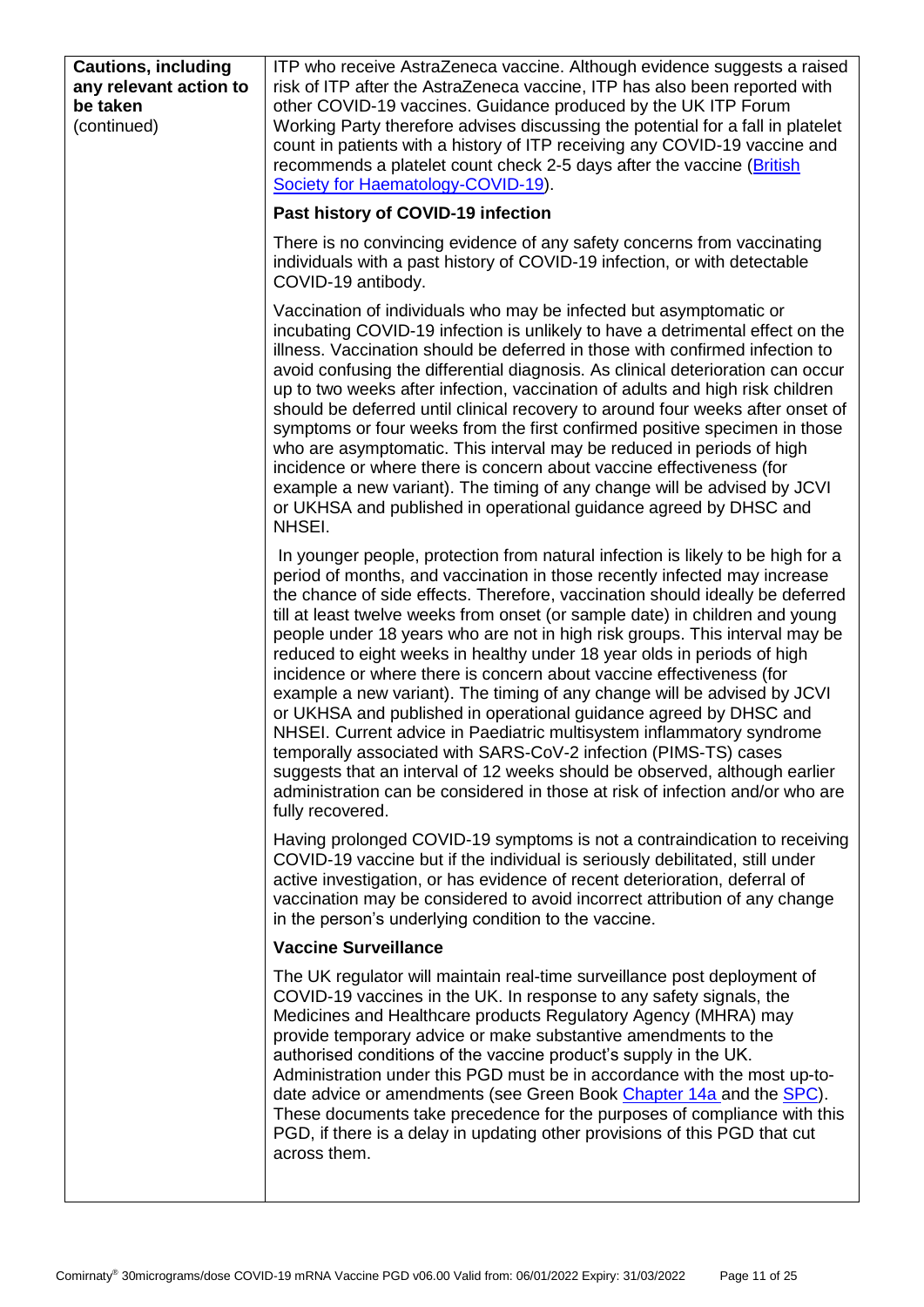| Action to be taken if<br>the patient is<br>excluded.                | The risk to the individual of not being immunised must be considered. The<br>indications for risk groups are not exhaustive, and the healthcare<br>practitioner should consider the risk of COVID-19 exacerbating any<br>underlying disease that an individual may have, as well as the risk of serious<br>illness from COVID-19 itself. Where appropriate, such individuals should be<br>referred for assessment of clinical risk. Where risk is identified as equivalent<br>to those currently eligible for immunisation, vaccination may be provided by<br>an appropriate prescriber or on a patient specific basis, under a PSD. |
|---------------------------------------------------------------------|--------------------------------------------------------------------------------------------------------------------------------------------------------------------------------------------------------------------------------------------------------------------------------------------------------------------------------------------------------------------------------------------------------------------------------------------------------------------------------------------------------------------------------------------------------------------------------------------------------------------------------------|
|                                                                     | For individuals who have had a previous systemic allergic reaction<br>(including immediate onset anaphylaxis) to a previous dose of COVID-19<br>mRNA vaccine, or any component of the vaccine, advice should be sought<br>from an allergy specialist.                                                                                                                                                                                                                                                                                                                                                                                |
|                                                                     | Special precautions as described in Chapter 14a, and consideration of the<br>possibility of undiagnosed PEG-allergy, is required for individuals with:<br>history of prior allergic reaction to COVID-19 vaccine that required<br>$\bullet$<br>medical intervention in hospital<br>history of immediate anaphylaxis to multiple, different drug classes,<br>with the trigger unidentified (this may indicate PEG allergy)<br>history of anaphylaxis to a vaccine, injected antibody preparation or a                                                                                                                                 |
|                                                                     | medicine likely to contain PEG (such as depot steroid injection,<br>laxative)<br>history of idiopathic anaphylaxis<br>$\bullet$                                                                                                                                                                                                                                                                                                                                                                                                                                                                                                      |
|                                                                     | Such individuals should not be vaccinated with Comirnaty <sup>®</sup><br>30 micrograms/dose COVID-19 mRNA vaccine, except on the expert advice<br>of an allergy specialist and under a PSD.                                                                                                                                                                                                                                                                                                                                                                                                                                          |
|                                                                     | Individuals who have experienced myocarditis or pericarditis following<br>COVID-19 vaccination should be assessed by an appropriate clinician to<br>determine whether it is likely to be vaccine related. As the mechanism of<br>action and risk of recurrence of myocarditis and pericarditis are being<br>investigated, the current advice is that an individual's second or subsequent<br>doses should be deferred pending further investigation. Following<br>investigation any subsequent dose should be provided by an appropriate<br>prescriber or on a patient specific basis, under a PSD.                                  |
|                                                                     | In case of postponement due to acute illness, advise when the individual<br>can be vaccinated and if possible, ensure another appointment is arranged.                                                                                                                                                                                                                                                                                                                                                                                                                                                                               |
|                                                                     | Document the reason for exclusion and any action taken.                                                                                                                                                                                                                                                                                                                                                                                                                                                                                                                                                                              |
| Action to be taken if<br>the patient or carer<br>declines treatment | Informed consent, from the individual or a person legally able to act on the<br>person's behalf, must be obtained for each administration and recorded<br>appropriately. Where a person lacks the capacity, in accordance with the<br>Mental Capacity Act 2005, a decision to vaccinate may be made in the<br>individual's best interests. For further information on consent see Chapter 2<br>of 'The Green Book'.                                                                                                                                                                                                                  |
|                                                                     | Advise the individual/parent/carer about the protective effects of the vaccine,<br>the risks of infection and potential complications if not immunised.                                                                                                                                                                                                                                                                                                                                                                                                                                                                              |
|                                                                     | Document advice given and the decision reached.                                                                                                                                                                                                                                                                                                                                                                                                                                                                                                                                                                                      |
| <b>Arrangements for</b><br>referral                                 | As per local policy.                                                                                                                                                                                                                                                                                                                                                                                                                                                                                                                                                                                                                 |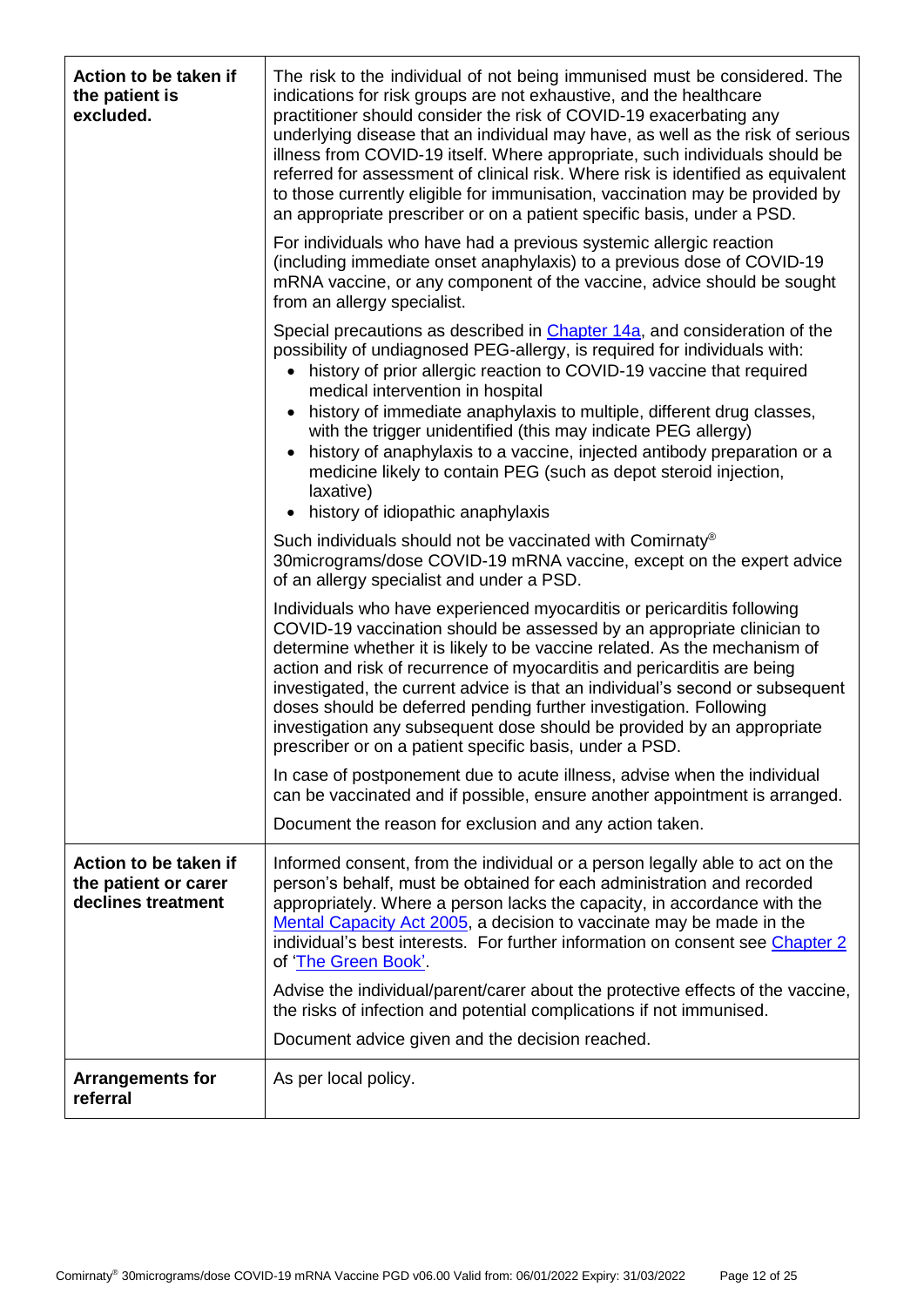## **5. Description of treatment**

<span id="page-12-1"></span><span id="page-12-0"></span>

| Name, strength and<br>formulation of drug | Comirnaty <sup>®</sup> 30micrograms/dose concentrate for dispersion for injection<br>COVID-19 mRNA vaccine (nucleoside modified)                                                                                                                                                                                                                                                                                                                                                                                                                                                                                                                                                                                                                                                                                   |
|-------------------------------------------|--------------------------------------------------------------------------------------------------------------------------------------------------------------------------------------------------------------------------------------------------------------------------------------------------------------------------------------------------------------------------------------------------------------------------------------------------------------------------------------------------------------------------------------------------------------------------------------------------------------------------------------------------------------------------------------------------------------------------------------------------------------------------------------------------------------------|
|                                           | 1 vial (0.45ml) contains 6 doses of 0.3ml after dilution.                                                                                                                                                                                                                                                                                                                                                                                                                                                                                                                                                                                                                                                                                                                                                          |
|                                           | 1 dose (0.3ml) contains 30 micrograms of tozinameran, a COVID-19 mRNA<br>vaccine (embedded in lipid nanoparticles).                                                                                                                                                                                                                                                                                                                                                                                                                                                                                                                                                                                                                                                                                                |
|                                           | Note: Where appropriate to the delivery model, this PGD may also be used for<br>the administration of vaccine that has been prepared (diluted) by another<br>person in accordance with the manufacturer's instructions and Human<br>Medicines Regulation 3A (UK Statutory Instrument 2020 No. 1594), that is<br>prepared by or under the supervision of a doctor, a registered nurse or a<br>pharmacist.                                                                                                                                                                                                                                                                                                                                                                                                           |
| Legal category                            | Prescription only medicine (POM).                                                                                                                                                                                                                                                                                                                                                                                                                                                                                                                                                                                                                                                                                                                                                                                  |
| <b>Black triangle</b> ▼                   | Yes. As a new vaccine product, MHRA has a specific interest in the reporting<br>of adverse drug reactions for this product.                                                                                                                                                                                                                                                                                                                                                                                                                                                                                                                                                                                                                                                                                        |
| Off-label use                             | <b>Primary immunisation</b>                                                                                                                                                                                                                                                                                                                                                                                                                                                                                                                                                                                                                                                                                                                                                                                        |
|                                           | The Comirnaty <sup>®</sup> 30micrograms/dose COVID-19 mRNA vaccine <b>SPC</b><br>recommends the second dose is administered 21 days after the first dose.<br>There is evidence of better immune response and/or protection from COVID-19<br>vaccines where longer intervals between doses are used. Therefore,<br>Comirnaty <sup>®</sup> 30micrograms/dose COVID-19 mRNA vaccine should be<br>administered under this PGD in accordance with recommendations from the<br>JCVI and Chapter 14a of the Green Book for the delivery of the COVID-19<br>vaccination programme in England (see Dose and frequency of administration<br>section).                                                                                                                                                                        |
|                                           | <b>Booster immunisation</b>                                                                                                                                                                                                                                                                                                                                                                                                                                                                                                                                                                                                                                                                                                                                                                                        |
|                                           | The Comirnaty <sup>®</sup> 30micrograms/dose COVID-19 mRNA vaccine SPC states that<br>'a booster dose (third dose) of Comirnaty may be administered intramuscularly<br>at least 6 months after the second dose in individuals 18 years of age and<br>older'. Booster vaccination may be offered under this PGD at a minimum<br>interval of three months from the previous dose in accordance with the<br>recommendations from the JCVI and Chapter 14a of the Green Book,                                                                                                                                                                                                                                                                                                                                          |
|                                           | The Comirnaty <sup>®</sup> 30 micrograms/dose COVID-19 mRNA vaccine SPC states that<br>'Individuals who have received 1 dose of Comirnaty should receive a second<br>dose of Comirnaty to complete the primary vaccination course and for any<br>additional doses'. However, in accordance with the recommendations in<br>Chapter 14a this PGD may be used to administer additional doses of<br>Comirnaty <sup>®</sup> 30micrograms/dose COVID-19 mRNA vaccine to individuals who<br>have completed a course of another COVID-19 vaccine or to complete a<br>primary course where the vaccine that was used to commence the course is no<br>longer clinically appropriate or not available.                                                                                                                        |
|                                           | <b>Allergy</b>                                                                                                                                                                                                                                                                                                                                                                                                                                                                                                                                                                                                                                                                                                                                                                                                     |
| Continued over page                       | According to the respective SPCs, it is recommended that all recipients of the<br>Pfizer BioNTech and Moderna vaccines are kept for observation and monitored<br>for a minimum of 15 minutes. In recognition of the need to accelerate delivery<br>of the programme in response to the emergence of the Omicron variant, the<br>UK Chief Medical Officers (CMO) have recommended suspension of this<br>requirement. This is a temporary suspension in individuals without a history of<br>allergy. However, vaccinated individuals should be informed about the signs<br>and symptoms of anaphylaxis and how to access immediate healthcare advice<br>in the event of displaying any symptoms. In some settings, for example<br>domiciliary vaccination, this may require a responsible adult to be present for at |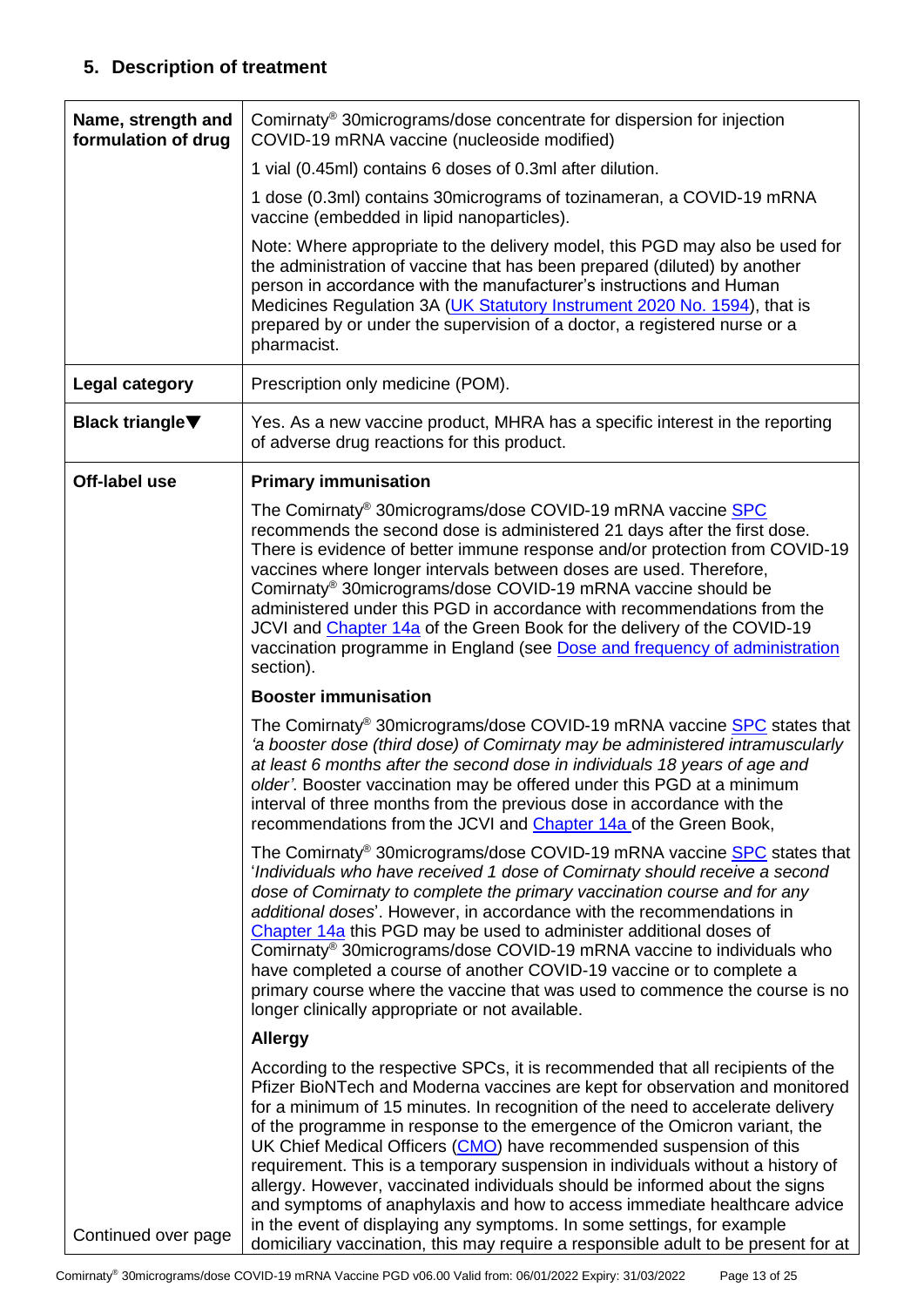| Off-label use                       | least 15 minutes after vaccination.                                                                                                                                                                                                                                                                                                                                                            |
|-------------------------------------|------------------------------------------------------------------------------------------------------------------------------------------------------------------------------------------------------------------------------------------------------------------------------------------------------------------------------------------------------------------------------------------------|
| (continued)                         | In individuals with a personal history of allergy, they should be managed in line<br>with Chapter 14a, Table 5 of the Green Book. No specific management is<br>required for individuals with a family history of allergies.                                                                                                                                                                    |
|                                     | As fainting can occur following vaccination, all those vaccinated with any of the<br>COVID-19 vaccines should be advised not to drive for 15 minutes after<br>vaccination.                                                                                                                                                                                                                     |
|                                     | The MHRA will continue to closely monitor anaphylaxis post-COVID-19<br>vaccination; reporting of adverse events via the Yellow Card Scheme is<br>strongly encouraged.                                                                                                                                                                                                                          |
|                                     | Vaccine should be stored according to the conditions detailed in the Storage<br>section below. However, in the event of an inadvertent or unavoidable<br>deviation of these conditions refer to Vaccine Incident Guidance. Where<br>vaccine is assessed in accordance with these guidelines as appropriate for<br>continued use this would constitute off-label administration under this PGD. |
|                                     | Where a vaccine is recommended off-label consider, as part of the consent<br>process, informing the individual/parent/carer that the vaccine is being offered<br>in accordance with national guidance but that this is outside the product<br>licence.                                                                                                                                         |
| Route / method of<br>administration | Comirnaty <sup>®</sup> 30micrograms/dose COVID-19 mRNA vaccine is for administration<br>by intramuscular injection only, preferably into deltoid region of the upper arm.                                                                                                                                                                                                                      |
|                                     | Comirnaty <sup>®</sup> 30micrograms/dose COVID-19 mRNA vaccine requires dilution in<br>its original vial with 1.8ml of unpreserved sodium chloride 0.9% solution for<br>injection, prior to withdrawing a 0.3ml dose for administration.                                                                                                                                                       |
|                                     | Vaccine should be prepared in accordance with manufacturer's<br>recommendations (see the product's SPC) and NHS standard operating<br>procedures for the service.                                                                                                                                                                                                                              |
|                                     | Frozen vials should be transferred to an environment of $2^{\circ}$ C to $8^{\circ}$ C to thaw; a<br>195 vial pack may take 3 hours to thaw.                                                                                                                                                                                                                                                   |
|                                     | Alternatively, frozen vials may also be thawed for 30 minutes at temperatures<br>up to 30°C for immediate use.                                                                                                                                                                                                                                                                                 |
|                                     | Allow the thawed vial to come to room temperature and gently invert it 10 times<br>prior to dilution. Do not shake.                                                                                                                                                                                                                                                                            |
|                                     | Prior to dilution, the thawed dispersion may contain white to off-white opaque<br>amorphous particles.                                                                                                                                                                                                                                                                                         |
|                                     | The thawed vaccine must be diluted in its original vial with 1.8ml sodium<br>chloride 0.9% solution for injection, using a 21 gauge or narrower needle and<br>aseptic techniques.                                                                                                                                                                                                              |
|                                     | Equalise vial pressure before removing the needle from the vial stopper by<br>withdrawing 1.8ml air into the empty diluent syringe.                                                                                                                                                                                                                                                            |
|                                     | Gently invert the diluted dispersion 10 times. Do not shake the vaccine.                                                                                                                                                                                                                                                                                                                       |
|                                     | The diluted vaccine should present as an off-white dispersion with no<br>particulates visible. Do not use the diluted vaccine if particulates or<br>discolouration are present.                                                                                                                                                                                                                |
|                                     | The diluted vials should be marked with the appropriate date and time.                                                                                                                                                                                                                                                                                                                         |
|                                     | After dilution store at 2°C to 30°C and use within 6 hours, including any<br>transportation time.                                                                                                                                                                                                                                                                                              |
| Continued over page                 | Do not freeze or shake the diluted dispersion. If refrigerated, allow the diluted<br>dispersion to come to room temperature prior to use.                                                                                                                                                                                                                                                      |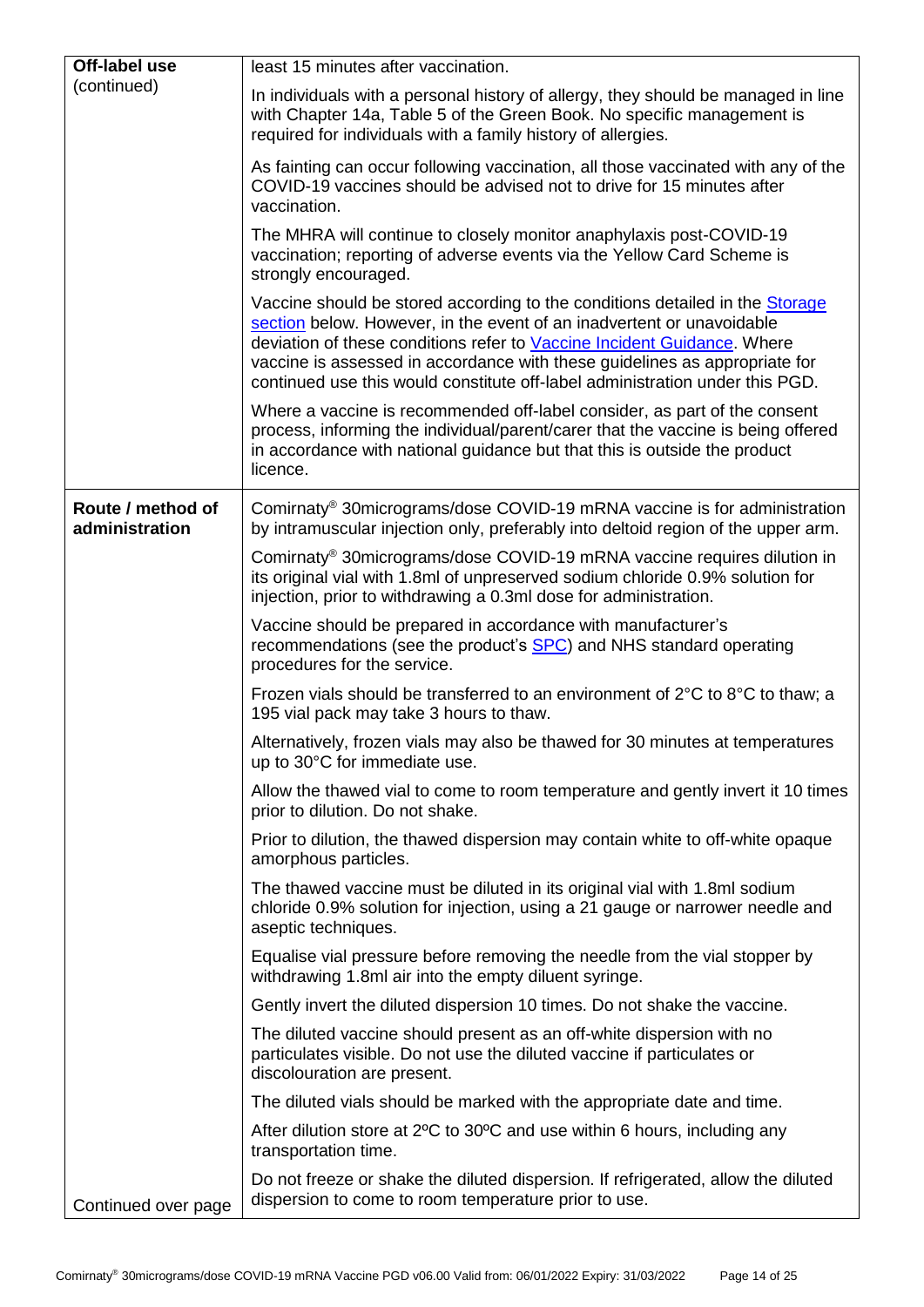<span id="page-14-0"></span>

| Route / method of<br>administration<br>(continued) | The vaccine dose should be drawn up from the diluted vial immediately prior to<br>administration.                                                                                                                                                                                                                                                                                                                                                                                                                                                                                                                  |
|----------------------------------------------------|--------------------------------------------------------------------------------------------------------------------------------------------------------------------------------------------------------------------------------------------------------------------------------------------------------------------------------------------------------------------------------------------------------------------------------------------------------------------------------------------------------------------------------------------------------------------------------------------------------------------|
|                                                    | In order to extract at least 6 doses from a single vial, low dead-volume syringes<br>and/or needles should be used. Each dose must contain 0.3ml of vaccine. If<br>the amount of vaccine remaining in the vial cannot provide a full dose of 0.3ml,<br>discard the vial and any excess volume. Do not pool excess vaccine from<br>multiple vials.                                                                                                                                                                                                                                                                  |
|                                                    | Discard any unused vaccine within 6 hours after dilution.                                                                                                                                                                                                                                                                                                                                                                                                                                                                                                                                                          |
|                                                    | Check product name, batch number and expiry date prior to administration.                                                                                                                                                                                                                                                                                                                                                                                                                                                                                                                                          |
| Dose and<br>frequency of                           | A dose of Comirnaty <sup>®</sup> 30micrograms/dose COVID-19 mRNA vaccine is 0.3ml.<br>Each dose contains 30micrograms of COVID-19 mRNA vaccine in 0.3ml.                                                                                                                                                                                                                                                                                                                                                                                                                                                           |
| administration                                     | The two-dose primary course consists of first dose of 30 micrograms in 0.3 ml<br>followed, after an interval of at least 21 days, by a second dose of<br>30 micrograms in 0.3ml. However, the programme schedule, including both the<br>number of doses and the intervals between them, should be administered in<br>accordance with official national guidance which is set out in Chapter 14a of<br>the Green Book and summarised below and in a table at Appendix A.                                                                                                                                            |
|                                                    | For both adenovirus vector and mRNA vaccines, there is evidence of better<br>immune response and/or protection where longer intervals between doses in<br>the primary schedule are used.                                                                                                                                                                                                                                                                                                                                                                                                                           |
|                                                    | Based on this evidence, longer intervals are likely to provide more durable<br>protection. JCVI is currently recommending a minimum interval of eight weeks<br>between doses of all the available COVID-19 vaccines where a two-dose<br>primary schedule is used for adults and for children at high risk. Operationally,<br>this consistent interval should be used for all vaccines with a two-dose primary<br>schedule to avoid confusion and simplify booking and will help to ensure a<br>good balance between achieving rapid and long-lasting protection.                                                   |
|                                                    | For those under 18 years who are not in a high risk group a 12-week interval is<br>preferred (see below and Appendix $A$ ) <sup>4</sup> . This is based on precautionary advice<br>from the JCVI based on emerging evidence of a lower rate of myocarditis in<br>countries that use schedules of 8 to 12 weeks. The interval may be shortened<br>to eight weeks in periods of high incidence or where there is concern about<br>vaccine effectiveness (for example a new variant). The timing of any change<br>will be advised by JCVI or UKHSA and published in operational guidance<br>agreed by DHSC and NHSEI. |
|                                                    | The main exception to the eight-week lower interval would be those about to<br>commence immunosuppressive treatment. In these individuals, the licensed<br>minimal interval of at least 21 days may be followed to enable the vaccine to be<br>given whilst their immune system is better able to respond.                                                                                                                                                                                                                                                                                                         |
|                                                    | If an interval longer than the recommended interval is left between doses, the<br>second dose should still be given (using the same vaccine as was given for the<br>first dose if possible, see Additional Information). The course does not need to<br>be restarted.                                                                                                                                                                                                                                                                                                                                              |
|                                                    | <b>Interval post SARS-CoV-2 infection</b>                                                                                                                                                                                                                                                                                                                                                                                                                                                                                                                                                                          |
| Continued over page                                | For individuals who have had proven SARS-CoV-2 infection (see Cautions),<br>any subsequent COVID-19 vaccination should ideally be deferred until:<br>at least twelve weeks from onset (or sample date) for those under 18 years<br>of age who are not in a risk group. This interval may be reduced to eight<br>weeks in periods of high incidence or where there is concern about vaccine<br>effectiveness (for example a new variant). The timing of any change will be                                                                                                                                          |

Comirnaty® 30micrograms/dose COVID-19 mRNA Vaccine PGD v06.00 Valid from: 06/01/2022 Expiry: 31/03/2022 Page 15 of 25 <sup>4</sup> There will be a transitional period where this PGD can be used to administer second doses for those from 17 years and 9 months of age (not in a risk group) who have an existing second dose appointment booked at 8 weeks.

<span id="page-14-1"></span>1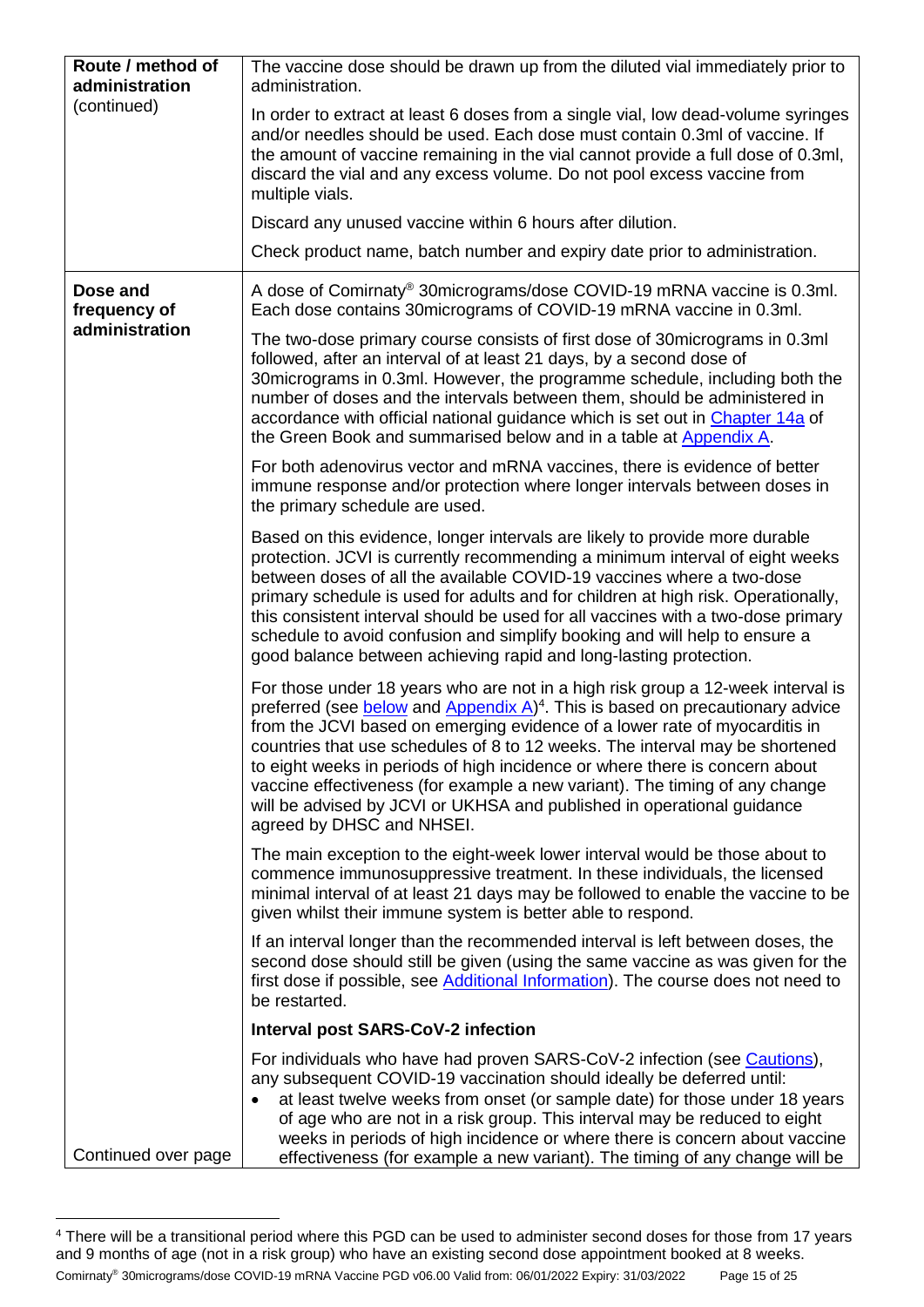<span id="page-15-3"></span><span id="page-15-1"></span>

| Dose and<br>frequency of<br>administration<br>(continued) | advised by JCVI or UKHSA and published in operational guidance agreed<br>by DHSC and NHSEI.                                                                                                                                                                                                                                                                                                                                                                                                                                                                                                                                                                                                                                                                                                                                                                                                                                                                                                                                                                                                                                                                                                                                                                                                                                                                                                                                                                                                                                                                                                                                                           |
|-----------------------------------------------------------|-------------------------------------------------------------------------------------------------------------------------------------------------------------------------------------------------------------------------------------------------------------------------------------------------------------------------------------------------------------------------------------------------------------------------------------------------------------------------------------------------------------------------------------------------------------------------------------------------------------------------------------------------------------------------------------------------------------------------------------------------------------------------------------------------------------------------------------------------------------------------------------------------------------------------------------------------------------------------------------------------------------------------------------------------------------------------------------------------------------------------------------------------------------------------------------------------------------------------------------------------------------------------------------------------------------------------------------------------------------------------------------------------------------------------------------------------------------------------------------------------------------------------------------------------------------------------------------------------------------------------------------------------------|
|                                                           | at least four weeks from onset (or sample date) for individuals in a risk<br>٠<br>group and all those over 18 years of age. This interval may be reduced in<br>periods of high incidence or where there is concern about vaccine<br>effectiveness (for example a new variant). The timing of any change will be<br>advised by JCVI or UKHSA and published in operational guidance agreed<br>by DHSC and NHSEI.                                                                                                                                                                                                                                                                                                                                                                                                                                                                                                                                                                                                                                                                                                                                                                                                                                                                                                                                                                                                                                                                                                                                                                                                                                        |
|                                                           | Primary course for individuals at higher risk                                                                                                                                                                                                                                                                                                                                                                                                                                                                                                                                                                                                                                                                                                                                                                                                                                                                                                                                                                                                                                                                                                                                                                                                                                                                                                                                                                                                                                                                                                                                                                                                         |
|                                                           | The primary course for individuals at higher risk is recommended to be<br>scheduled as follows:<br>• individuals 12 years and over sharing living accommodation with an<br>immunosuppressed individual of any age should receive a two-dose primary<br>course at a recommended 8-week minimum interval<br>• individuals 12 years and over in an at-risk group <sup>5</sup> should receive a two-dose<br>primary course at a recommended 8-week minimum interval<br>individuals from 16 years of age who are health and social care workers or<br>$\bullet$<br>carers <sup>5</sup> should receive a two-dose primary course at a recommended 8-<br>week minimum interval<br>individuals 12 years and over who had severe immunosuppression in<br>$\bullet$<br>proximity to their first or second COVID-19 doses in the primary schedule<br>should receive a three-dose primary course (see 'Box: Criteria for a third<br>primary dose of COVID-19 vaccine' in Chapter 14a). The third dose should<br>be given ideally at least 8 weeks after the second dose. JCVI has previously<br>advised that, the decision on the timing of the third primary dose should be<br>undertaken by the specialist involved in the care of the individual. Following<br>the recognition of the Omicron variant, JCVI has now advised that those<br>who have not yet received their third primary dose may be given their third<br>dose now (8 weeks after their second dose) to avoid further delay. Boosters<br>can be given three months from the previous dose in line with the clinical<br>advice on optimal timing (see Additional information section and below). |
|                                                           | Individuals who are not at higher risk                                                                                                                                                                                                                                                                                                                                                                                                                                                                                                                                                                                                                                                                                                                                                                                                                                                                                                                                                                                                                                                                                                                                                                                                                                                                                                                                                                                                                                                                                                                                                                                                                |
|                                                           | The primary course for individuals who are not at higher risk is recommended<br>to be scheduled as follows:<br>• individuals 12 to 17 years of age and not identified as at higher risk (see<br>above) should receive a two-dose primary course at a recommended 12-<br>week minimum interval <sup>4</sup> . The interval may be shortened to eight weeks in<br>periods of high incidence or where there is concern about vaccine<br>effectiveness (for example a new variant). The timing of any change will be<br>advised by JCVI or UKHSA and published in operational guidance agreed<br>by DHSC and NHSEI<br>individuals 18 years of age and over and not in a recognised risk group<br>$\bullet$<br>should receive a two-dose primary course at a recommended 8-week<br>minimum interval                                                                                                                                                                                                                                                                                                                                                                                                                                                                                                                                                                                                                                                                                                                                                                                                                                                        |
|                                                           | <b>Booster vaccination</b>                                                                                                                                                                                                                                                                                                                                                                                                                                                                                                                                                                                                                                                                                                                                                                                                                                                                                                                                                                                                                                                                                                                                                                                                                                                                                                                                                                                                                                                                                                                                                                                                                            |
|                                                           | Boosters should be offered to individuals eligible as part of the national COVID-<br>19 vaccination programme in accordance with the recommendations from the<br>JCVI and Chapter 14a of the Green Book.                                                                                                                                                                                                                                                                                                                                                                                                                                                                                                                                                                                                                                                                                                                                                                                                                                                                                                                                                                                                                                                                                                                                                                                                                                                                                                                                                                                                                                              |
|                                                           | Individuals should complete a primary course of COVID-19 vaccination before<br>receiving any boosters.                                                                                                                                                                                                                                                                                                                                                                                                                                                                                                                                                                                                                                                                                                                                                                                                                                                                                                                                                                                                                                                                                                                                                                                                                                                                                                                                                                                                                                                                                                                                                |
|                                                           | Boosters should be given at a minimum interval of three months from the<br>previous dose.                                                                                                                                                                                                                                                                                                                                                                                                                                                                                                                                                                                                                                                                                                                                                                                                                                                                                                                                                                                                                                                                                                                                                                                                                                                                                                                                                                                                                                                                                                                                                             |

<sup>&</sup>lt;sup>5</sup> At risk groups are listed in the Green Book [Chapter 14a](https://www.gov.uk/government/publications/covid-19-the-green-book-chapter-14a) (Table 3 for individuals 16 years of age and over and Table 4 for children aged 12-15 years).

<span id="page-15-2"></span><span id="page-15-0"></span>1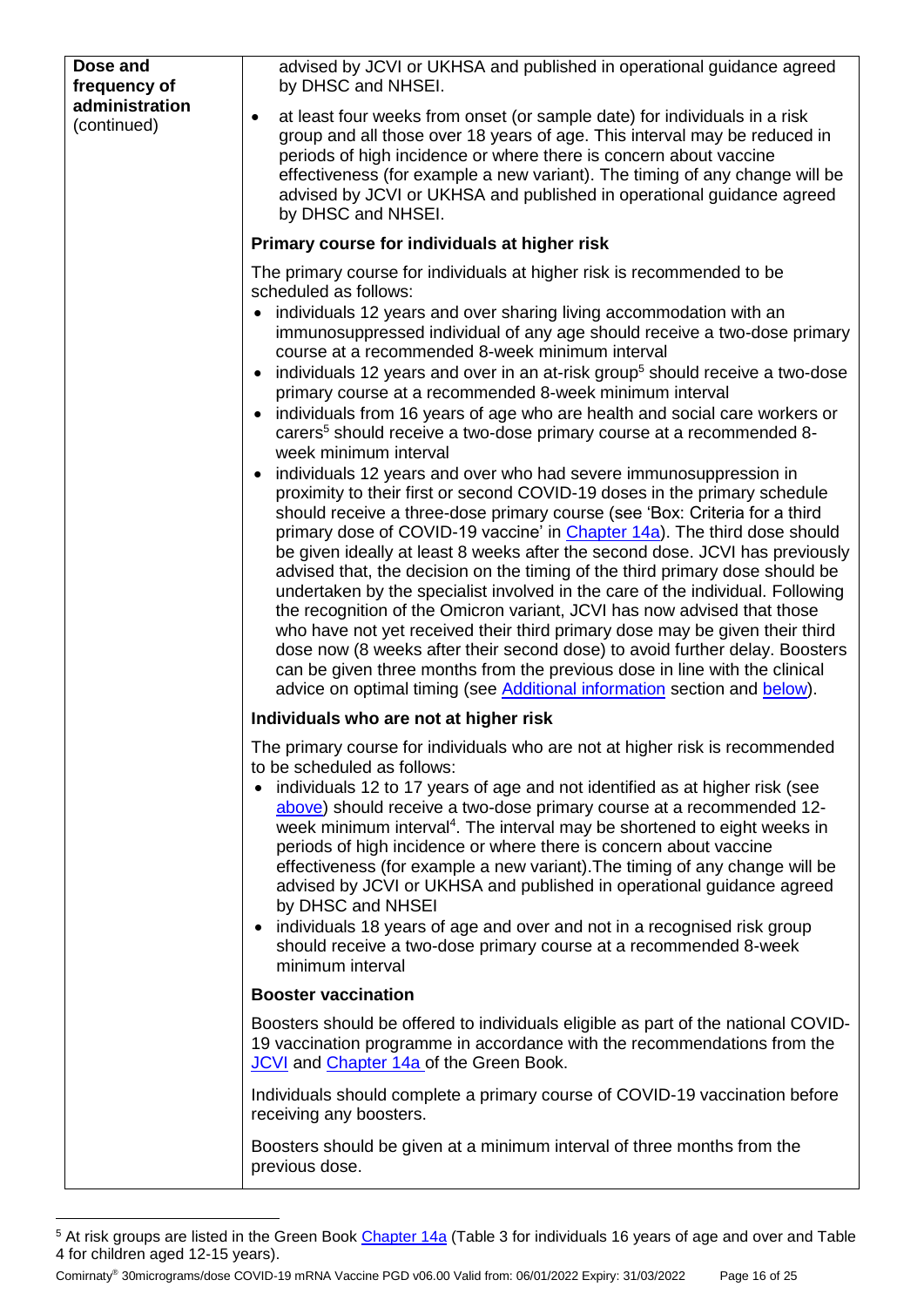<span id="page-16-0"></span>

| <b>Duration of</b><br>treatment                     | See Dose and frequency of administration above.                                                                                                                                                                                                                                                                                                                                                                                                                                                |
|-----------------------------------------------------|------------------------------------------------------------------------------------------------------------------------------------------------------------------------------------------------------------------------------------------------------------------------------------------------------------------------------------------------------------------------------------------------------------------------------------------------------------------------------------------------|
| <b>Quantity to be</b><br>supplied /<br>administered | Administer 30 micrograms in 0.3ml per dose.                                                                                                                                                                                                                                                                                                                                                                                                                                                    |
| <b>Supplies</b>                                     | Providers should order/receive COVID-19 vaccines via the national appointed<br>supply route for the provider.                                                                                                                                                                                                                                                                                                                                                                                  |
|                                                     | NHS standard operating procedures should be followed for appropriate<br>ordering, storage, handling, preparation, administration and waste minimisation<br>of Comirnaty® 30micrograms/dose COVID-19 mRNA Vaccine, which ensure<br>use is in accordance with product's <b>SPC</b> and official national<br>recommendations.                                                                                                                                                                     |
| <b>Storage</b>                                      | Comirnaty <sup>®</sup> 30micrograms/dose COVID-19 mRNA Vaccine is supplied from the<br>manufacturer as a multiple-dose vial of frozen, preservative-free concentrate,<br>which requires storage at -90°C to -60°C.                                                                                                                                                                                                                                                                             |
|                                                     | <b>Frozen Vial</b>                                                                                                                                                                                                                                                                                                                                                                                                                                                                             |
|                                                     | Shelf life is 9 months at -90°C to -60°C                                                                                                                                                                                                                                                                                                                                                                                                                                                       |
|                                                     | Within the 9 months shelf life, unopened vials may be stored and transported at<br>-25°C to -15°C for a single period of up to 2 weeks and can be returned to -<br>90°C to -60°C.                                                                                                                                                                                                                                                                                                              |
|                                                     | <b>Thawed vial</b>                                                                                                                                                                                                                                                                                                                                                                                                                                                                             |
|                                                     | Thawed unopened vials have a 1-month shelf-life at 2°C to 8°C.                                                                                                                                                                                                                                                                                                                                                                                                                                 |
|                                                     | Within the 1-month shelf-life at $2^{\circ}$ C to $8^{\circ}$ C, up to 12 hours may be used for<br>transportation.                                                                                                                                                                                                                                                                                                                                                                             |
|                                                     | Prior to use, the unopened vaccine can be stored for up to 2 hours at<br>temperatures up to 30°C.                                                                                                                                                                                                                                                                                                                                                                                              |
|                                                     | Store in original packaging in order to protect from light. During storage,<br>minimise exposure to room light, and avoid exposure to direct sunlight and<br>ultraviolet light. Thawed vials can be handled in room light conditions.                                                                                                                                                                                                                                                          |
|                                                     | Once a vial is removed from the tray, it should be thawed for use.                                                                                                                                                                                                                                                                                                                                                                                                                             |
|                                                     | Once thawed the vaccine cannot be re-frozen.                                                                                                                                                                                                                                                                                                                                                                                                                                                   |
|                                                     | <b>Diluted product</b>                                                                                                                                                                                                                                                                                                                                                                                                                                                                         |
|                                                     | Chemical and physical in-use stability, including during transportation, has<br>been demonstrated for 6 hours at 2 <sup>o</sup> C to 30 <sup>o</sup> C after dilution in sodium chloride<br>0.9% solution for injection. From a microbiological point of view, unless the<br>method of dilution precludes the risk of microbial contamination, the product<br>should be used immediately.                                                                                                      |
|                                                     | <b>Precautions for storage</b>                                                                                                                                                                                                                                                                                                                                                                                                                                                                 |
|                                                     | Store in original packaging in order to protect from light.                                                                                                                                                                                                                                                                                                                                                                                                                                    |
|                                                     | During storage, minimise exposure to room light, and avoid exposure to direct<br>sunlight and ultraviolet light.                                                                                                                                                                                                                                                                                                                                                                               |
|                                                     | Thawed vials can be handled in room light conditions.                                                                                                                                                                                                                                                                                                                                                                                                                                          |
| Continued over page                                 | These details relate to storage requirements and available stability data at the<br>time of product authorisation. This may be subject to amendment as more data<br>becomes available. Refer to NHS standard operating procedures for the<br>service and the most up to date manufacturer's recommendations in the<br>product's SPC. The product's SPC also contains further information on stability<br>to guide healthcare professionals only in case of temporary temperature<br>excursion. |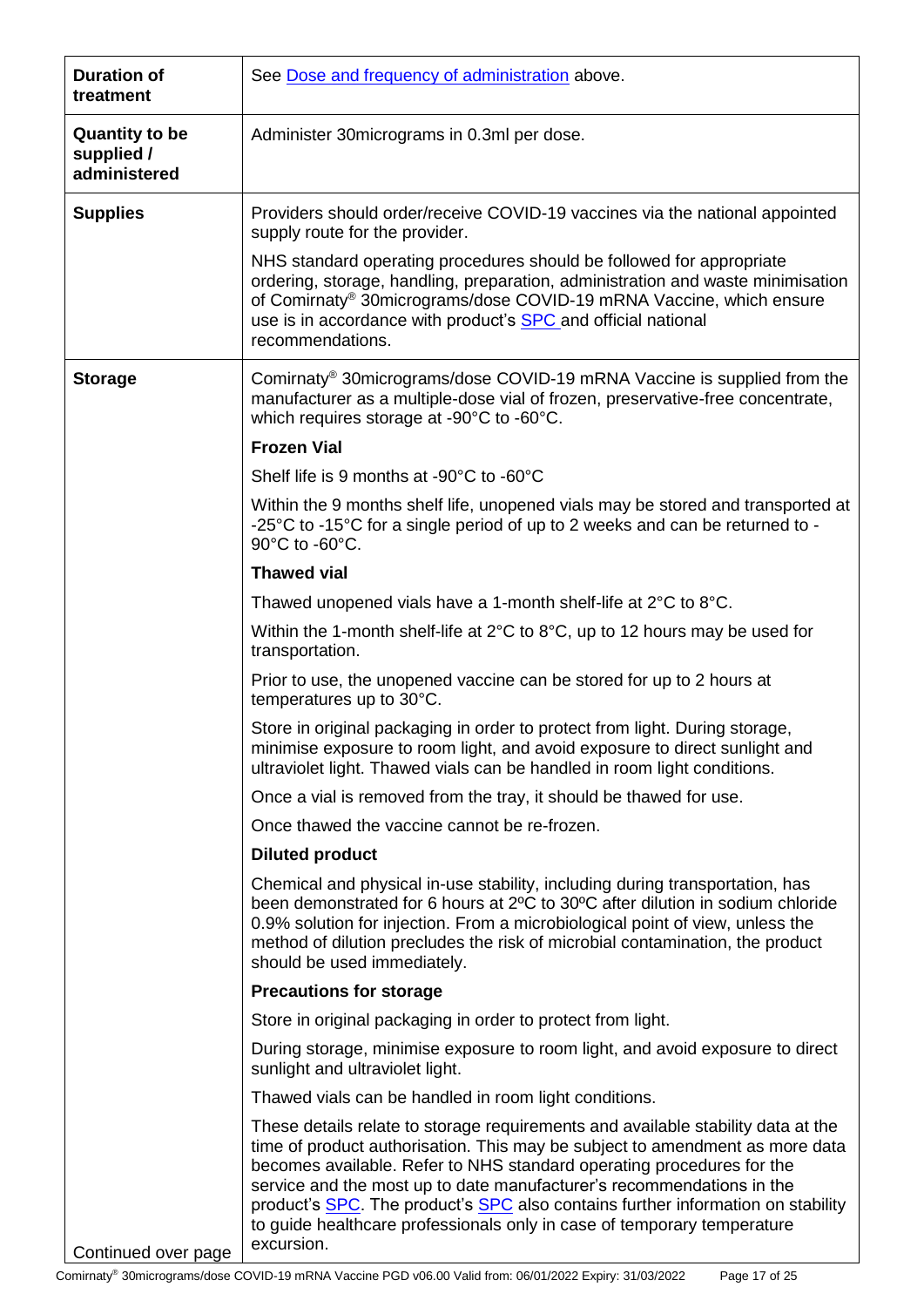| <b>Storage</b><br>(continued)                                   | In the event of an inadvertent or unavoidable deviation of these conditions,<br>vaccine that has been stored outside the conditions stated above should be<br>quarantined and risk assessed for suitability of continued off-label use or<br>appropriate disposal. Refer to Vaccine Incident Guidance.                                                                                                                                                                                                                                                                                                                                                                                                                                                                                                                                                                                                                                                                                                                                                                                                                                                                                                                                                                                                                                                                                              |
|-----------------------------------------------------------------|-----------------------------------------------------------------------------------------------------------------------------------------------------------------------------------------------------------------------------------------------------------------------------------------------------------------------------------------------------------------------------------------------------------------------------------------------------------------------------------------------------------------------------------------------------------------------------------------------------------------------------------------------------------------------------------------------------------------------------------------------------------------------------------------------------------------------------------------------------------------------------------------------------------------------------------------------------------------------------------------------------------------------------------------------------------------------------------------------------------------------------------------------------------------------------------------------------------------------------------------------------------------------------------------------------------------------------------------------------------------------------------------------------|
| <b>Disposal</b>                                                 | Follow local clinical waste policy and NHS standard operating procedures and<br>ensure safe and secure waste disposal.                                                                                                                                                                                                                                                                                                                                                                                                                                                                                                                                                                                                                                                                                                                                                                                                                                                                                                                                                                                                                                                                                                                                                                                                                                                                              |
|                                                                 | Equipment used for vaccination, including used vials, ampoules, or discharged<br>vaccines in a syringe or applicator, should be disposed of safely and securely<br>according to local authority arrangements and guidance in the technical<br>memorandum 07-01: Safe management of healthcare waste (Department of<br>Health, 2013).                                                                                                                                                                                                                                                                                                                                                                                                                                                                                                                                                                                                                                                                                                                                                                                                                                                                                                                                                                                                                                                                |
| <b>Drug interactions</b>                                        | Immunological response may be diminished in those receiving<br>immunosuppressive treatment, but it is important to still immunise this group.                                                                                                                                                                                                                                                                                                                                                                                                                                                                                                                                                                                                                                                                                                                                                                                                                                                                                                                                                                                                                                                                                                                                                                                                                                                       |
|                                                                 | Although no data for co-administration of COVID-19 vaccine with other<br>vaccines exists, in the absence of such data, first principles would suggest that<br>interference between inactivated vaccines with different antigenic content is<br>likely to be limited. Based on experience with other vaccines, any potential<br>interference is most likely to result in a slightly attenuated immune response to<br>one of the vaccines. There is no evidence of any safety concerns, although it<br>may make the attribution of any adverse events more difficult. Similar<br>considerations apply to co-administration of inactivated (or non-replicating)<br>COVID-19 vaccines with live vaccines such as MMR. In particular, live<br>vaccines which replicate in the mucosa, such as live attenuated influenza<br>vaccine (LAIV) are unlikely to be seriously affected by concomitant COVID-19<br>vaccination.<br>A seven-day interval should ideally be observed between COVID-19<br>vaccination and shingles vaccination. This is based on the potential for an<br>inflammatory response to COVID-19 vaccine to interfere with the response to<br>the live virus in the older population and because of the potential difficulty of<br>attributing systemic side effects to the newer adjuvanted shingles vaccine.<br>For further information about co-administration with other vaccines see |
|                                                                 | <b>Additional Information section.</b>                                                                                                                                                                                                                                                                                                                                                                                                                                                                                                                                                                                                                                                                                                                                                                                                                                                                                                                                                                                                                                                                                                                                                                                                                                                                                                                                                              |
| <b>Identification and</b><br>management of<br>adverse reactions | The most frequent adverse reactions in individuals 16 years of age and older<br>are injection site pain, fatigue, headache, myalgia, chills, arthralgia, pyrexia<br>and injection site swelling. These reactions are usually mild or moderate in<br>intensity and resolve within a few days after vaccination. Redness at the<br>injection site, nausea and vomiting are reported as common.<br>Lymphadenopathy is reported with a frequency of less than 1%.                                                                                                                                                                                                                                                                                                                                                                                                                                                                                                                                                                                                                                                                                                                                                                                                                                                                                                                                       |
|                                                                 | The most frequent adverse reactions in individuals 12 to 15 years of age are<br>injection site pain, fatigue, headache, myalgia, chills, arthralgia and pyrexia.                                                                                                                                                                                                                                                                                                                                                                                                                                                                                                                                                                                                                                                                                                                                                                                                                                                                                                                                                                                                                                                                                                                                                                                                                                    |
|                                                                 | Very rare cases of myocarditis and pericarditis have been observed following<br>vaccination with Comirnaty. These cases have primarily occurred within 14<br>days following vaccination, more often after the second vaccination, and more<br>often in younger men. Available data suggest that the course of myocarditis<br>and pericarditis following vaccination is not different from myocarditis or<br>pericarditis in general. Healthcare professionals should be alert to the signs<br>and symptoms of myocarditis and pericarditis. Vaccinees should be instructed<br>to seek immediate medical attention if they develop symptoms indicative of<br>myocarditis or pericarditis such as (acute and persisting) chest pain, shortness<br>of breath, or palpitations following vaccination. Healthcare professionals should<br>consult <i>guidance</i> and/or specialists to diagnose and treat this condition.                                                                                                                                                                                                                                                                                                                                                                                                                                                                               |
|                                                                 | Individuals should be provided with the advice within the leaflet What to expect<br>after your COVID-19 vaccination, which covers the reporting of adverse                                                                                                                                                                                                                                                                                                                                                                                                                                                                                                                                                                                                                                                                                                                                                                                                                                                                                                                                                                                                                                                                                                                                                                                                                                          |
| Continue over page                                              |                                                                                                                                                                                                                                                                                                                                                                                                                                                                                                                                                                                                                                                                                                                                                                                                                                                                                                                                                                                                                                                                                                                                                                                                                                                                                                                                                                                                     |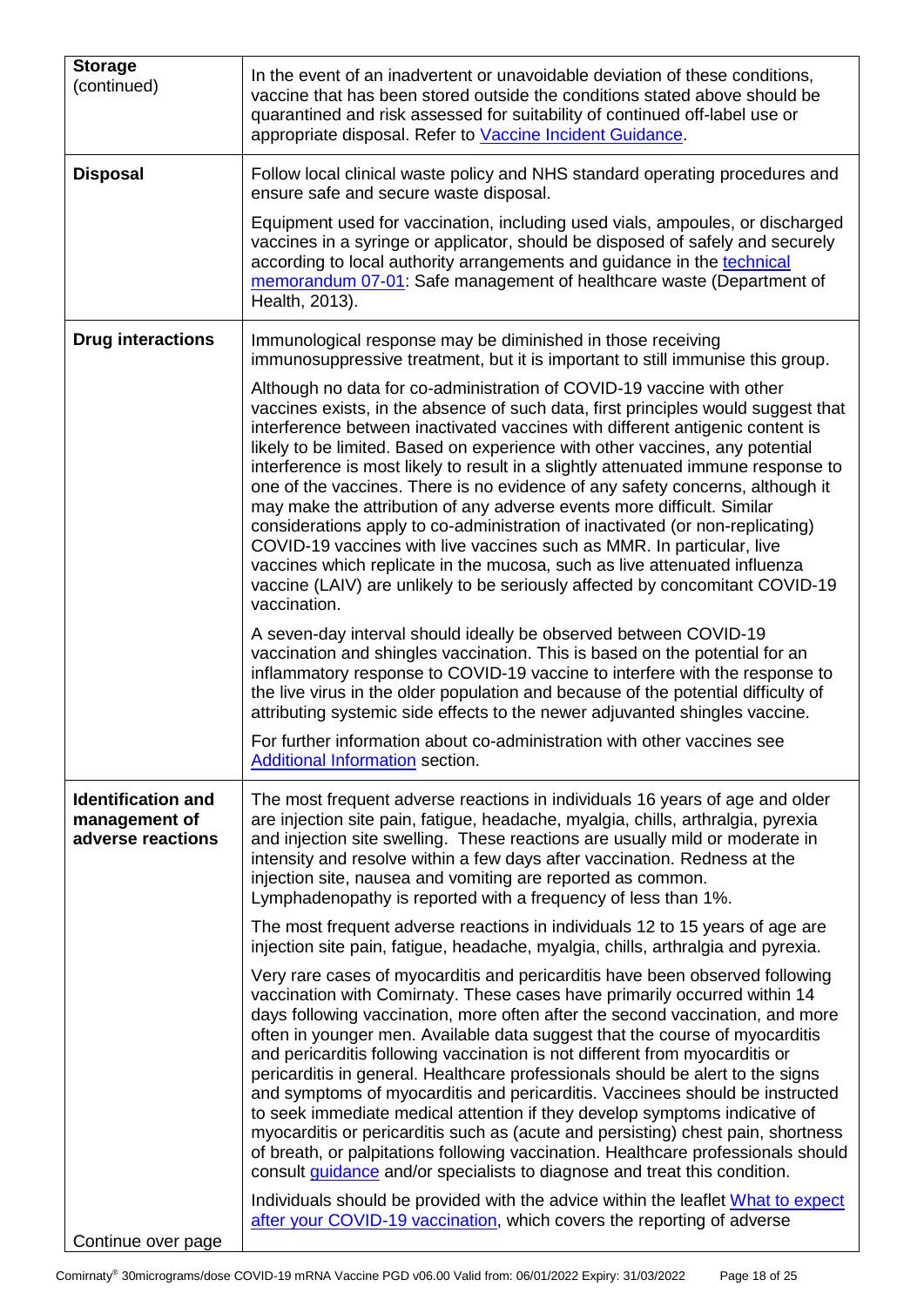| <b>Identification and</b>                             | reactions and their management, such as with analgesic and/or antipyretic                                                                                                                                                                                                                                  |
|-------------------------------------------------------|------------------------------------------------------------------------------------------------------------------------------------------------------------------------------------------------------------------------------------------------------------------------------------------------------------|
| management of<br>adverse reactions                    | medication.                                                                                                                                                                                                                                                                                                |
| (continued)                                           | Vaccinated individuals should be advised that the COVID-19 vaccine may<br>cause a mild fever, which usually resolves within 48 hours. This is a common,<br>expected reaction and isolation is not required unless COVID-19 is suspected.                                                                   |
|                                                       | A detailed list of adverse reactions is available in the product's SPC.                                                                                                                                                                                                                                    |
| <b>Reporting</b><br>procedure of<br>adverse reactions | Healthcare professionals and individuals/carers should report suspected<br>adverse reactions to the MHRA using the Coronavirus Yellow Card reporting<br>scheme<br>or search for MHRA Yellow Card in the Google Play or Apple App Store.                                                                    |
|                                                       | As a new vaccine product, MHRA has a specific interest in the reporting of all<br>adverse drug reactions for this product.                                                                                                                                                                                 |
|                                                       | Any adverse reaction to a vaccine should also be documented in the<br>individual's record and the individual's GP should be informed.                                                                                                                                                                      |
|                                                       | The Green Book Chapter 14a and Chapter 8 provide further details regarding<br>the clinical features of reactions to be reported as 'anaphylaxis'. Allergic<br>reactions that do not include the clinical features of anaphylaxis should be<br>reported as 'allergic reaction'.                             |
| <b>Written information</b>                            | Ensure the individual has been provided appropriate written information such                                                                                                                                                                                                                               |
| to be given to<br>patient or carer                    | as the:<br>. Patient Information Leaflet (PIL) for Comirnaty <sup>®</sup> 30micrograms/dose COVID-<br>19 mRNA vaccine<br><b>. COVID-19 Vaccination Record Card</b>                                                                                                                                         |
|                                                       | . What to expect after your COVID-19 vaccination                                                                                                                                                                                                                                                           |
|                                                       | · COVID-19 vaccination: women of childbearing age, currently pregnant, or<br>breastfeeding                                                                                                                                                                                                                 |
|                                                       | • COVID-19 vaccination: a guide to booster vaccination<br>. Waiting after COVID-19 vaccination                                                                                                                                                                                                             |
| Patient advice /                                      | There is a temporary suspension of the recommended observation and                                                                                                                                                                                                                                         |
| follow up treatment                                   | monitoring for 15 minutes in individuals without a history of allergy (see off-<br>label section).                                                                                                                                                                                                         |
|                                                       | Following COVID-19 vaccine administration, individuals without a history of                                                                                                                                                                                                                                |
|                                                       | allergy should be:<br>observed for any immediate reactions whilst they are receiving any verbal                                                                                                                                                                                                            |
|                                                       | post vaccination information and exiting the centre<br>informed about the signs and symptoms of anaphylaxis and how to access<br>$\bullet$                                                                                                                                                                 |
|                                                       | immediate healthcare advice in the event of displaying any symptoms (see<br>leaflets What to expect after your COVID-19 vaccination and Waiting after<br><b>COVID-19 vaccination</b> )                                                                                                                     |
|                                                       | Individuals with a personal history of allergy should be managed in line with<br>Chapter 14a, Table 5 of the Green Book.                                                                                                                                                                                   |
|                                                       | Inform the individual/parent/carer of possible side effects and their<br>management.                                                                                                                                                                                                                       |
|                                                       | As fainting can occur following vaccination, all those vaccinated with any of the<br>COVID-19 vaccines should be advised not to drive for 15 minutes after<br>vaccination.                                                                                                                                 |
|                                                       | The individual/parent/carer should be advised to seek appropriate advice from<br>a healthcare professional in the event of an adverse reaction. In some settings,<br>for example domiciliary vaccination, this may require a responsible adult to be<br>present for at least 15 minutes after vaccination. |
| Continued over page                                   | Vaccinated individuals should be advised to seek immediate medical attention<br>should they experience new onset of chest pain, shortness of breath,                                                                                                                                                       |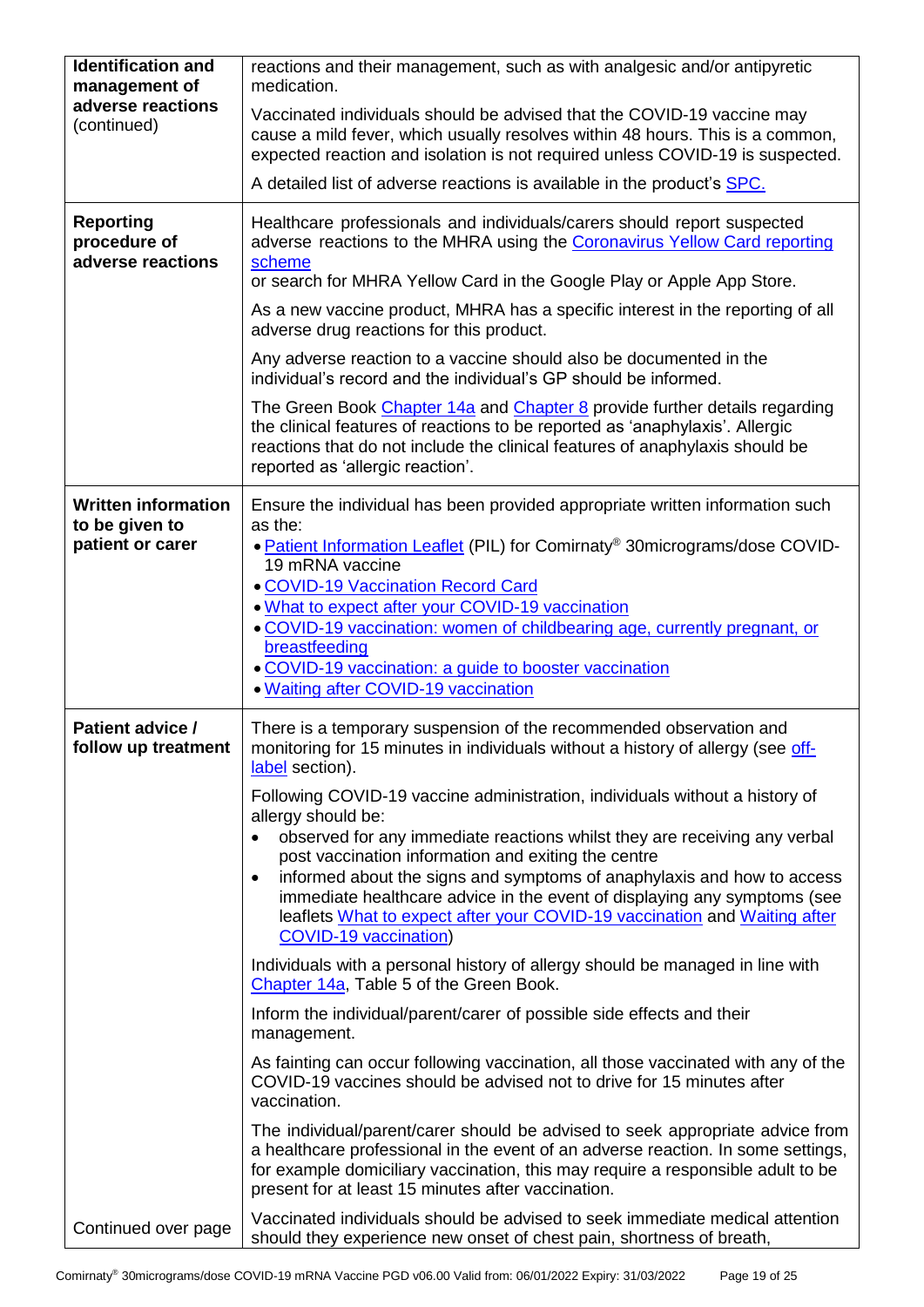<span id="page-19-0"></span>

| <b>Patient advice /</b><br>follow up treatment<br>(continued) | palpitations or arrhythmias.                                                                                                                                                                                                                                                                                                                                                                                                                                                                                                                                                                                                                                                                                                                       |
|---------------------------------------------------------------|----------------------------------------------------------------------------------------------------------------------------------------------------------------------------------------------------------------------------------------------------------------------------------------------------------------------------------------------------------------------------------------------------------------------------------------------------------------------------------------------------------------------------------------------------------------------------------------------------------------------------------------------------------------------------------------------------------------------------------------------------|
|                                                               | Advise the individual/parent/carer that they can report side effects directly via<br>the national reporting system run by the MHRA known as the Coronavirus<br>Yellow Card reporting scheme or search for MHRA Yellow Card in the Google<br>Play or Apple App Store. By reporting side effects, they can help provide more<br>information on the safety of medicines.                                                                                                                                                                                                                                                                                                                                                                              |
|                                                               | As with all vaccines, immunisation may not result in protection in all individuals.<br>Immunosuppressed individuals should be advised that they may not make a<br>full immune response to the vaccine. Nationally recommended protective<br>measures should still be followed.                                                                                                                                                                                                                                                                                                                                                                                                                                                                     |
|                                                               | When applicable, advise the individual/parent/carer when to return for<br>vaccination or when a subsequent vaccine dose is due.                                                                                                                                                                                                                                                                                                                                                                                                                                                                                                                                                                                                                    |
| <b>Special</b><br>considerations /<br>additional              | Ensure there is immediate access to an anaphylaxis pack including adrenaline<br>(epinephrine) 1 in 1,000 injection and easy access to a telephone at the time of<br>vaccination.                                                                                                                                                                                                                                                                                                                                                                                                                                                                                                                                                                   |
| information                                                   | Minor illnesses without fever or systemic upset are not valid reasons to<br>postpone vaccination. If an individual is acutely unwell, vaccination should be<br>postponed until they have fully recovered. This is to avoid confusing the<br>differential diagnosis of any acute illness (including COVID-19) by wrongly<br>attributing any signs or symptoms to the adverse effects of the vaccine.                                                                                                                                                                                                                                                                                                                                                |
|                                                               | <b>Pregnancy</b>                                                                                                                                                                                                                                                                                                                                                                                                                                                                                                                                                                                                                                                                                                                                   |
|                                                               | Vaccination in pregnancy should be offered in accordance with<br>recommendations in Chapter 14a, following a discussion of the risks and<br>benefits of vaccination with the woman. Although clinical trials on the use of<br>COVID-19 vaccines during pregnancy are not advanced, the available data do<br>not indicate any harm to pregnancy. There is extensive post-marketing<br>experience of the use of the Pfizer BioNTech and Moderna vaccines in the<br>USA with no safety signals so far. Over 80,000 women now report having been<br>vaccinated whilst pregnant or when they might be pregnant in England.<br>Because of wider experience with mRNA vaccines, these are currently the<br>preferred vaccines to offer to pregnant women. |
|                                                               | Routine questioning about last menstrual period and/or pregnancy testing is<br>not required before offering the vaccine. Women who are planning pregnancy<br>or in the immediate postpartum should be vaccinated with a suitable product<br>for their age and clinical risk group.                                                                                                                                                                                                                                                                                                                                                                                                                                                                 |
|                                                               | If a woman finds out she is pregnant after she has started a course of vaccine,<br>she should complete vaccination at the recommended interval.                                                                                                                                                                                                                                                                                                                                                                                                                                                                                                                                                                                                    |
|                                                               | <b>Breastfeeding</b>                                                                                                                                                                                                                                                                                                                                                                                                                                                                                                                                                                                                                                                                                                                               |
|                                                               | There is no known risk associated with being given a non-live vaccine whilst<br>breastfeeding. JCVI advises that breastfeeding women may be offered any<br>suitable COVID-19 vaccine. Emerging safety data is reassuring; mRNA was<br>not detected in the breast milk of recently vaccinated women and protective<br>antibodies have been detected in breast milk.                                                                                                                                                                                                                                                                                                                                                                                 |
|                                                               | The developmental and health benefits of breastfeeding are clear and should<br>be discussed with the woman, along with her clinical need for immunisation<br>against COVID-19.                                                                                                                                                                                                                                                                                                                                                                                                                                                                                                                                                                     |
|                                                               | <b>Previous incomplete vaccination</b>                                                                                                                                                                                                                                                                                                                                                                                                                                                                                                                                                                                                                                                                                                             |
| Continued over page                                           | If the course is interrupted or delayed, it should be resumed using the same<br>vaccine but the earlier doses should not be repeated. Evidence suggests that<br>those who receive mixed schedules, including mRNA and adenovirus vectored<br>vaccines make a good immune response, although rates of side effects at the<br>second dose are higher. Accumulating evidence now supports the use of<br>heterologous schedules for primary immunisation, and these are now                                                                                                                                                                                                                                                                            |
|                                                               | recognised by the European Medicines Agency (EMA). For individuals who                                                                                                                                                                                                                                                                                                                                                                                                                                                                                                                                                                                                                                                                             |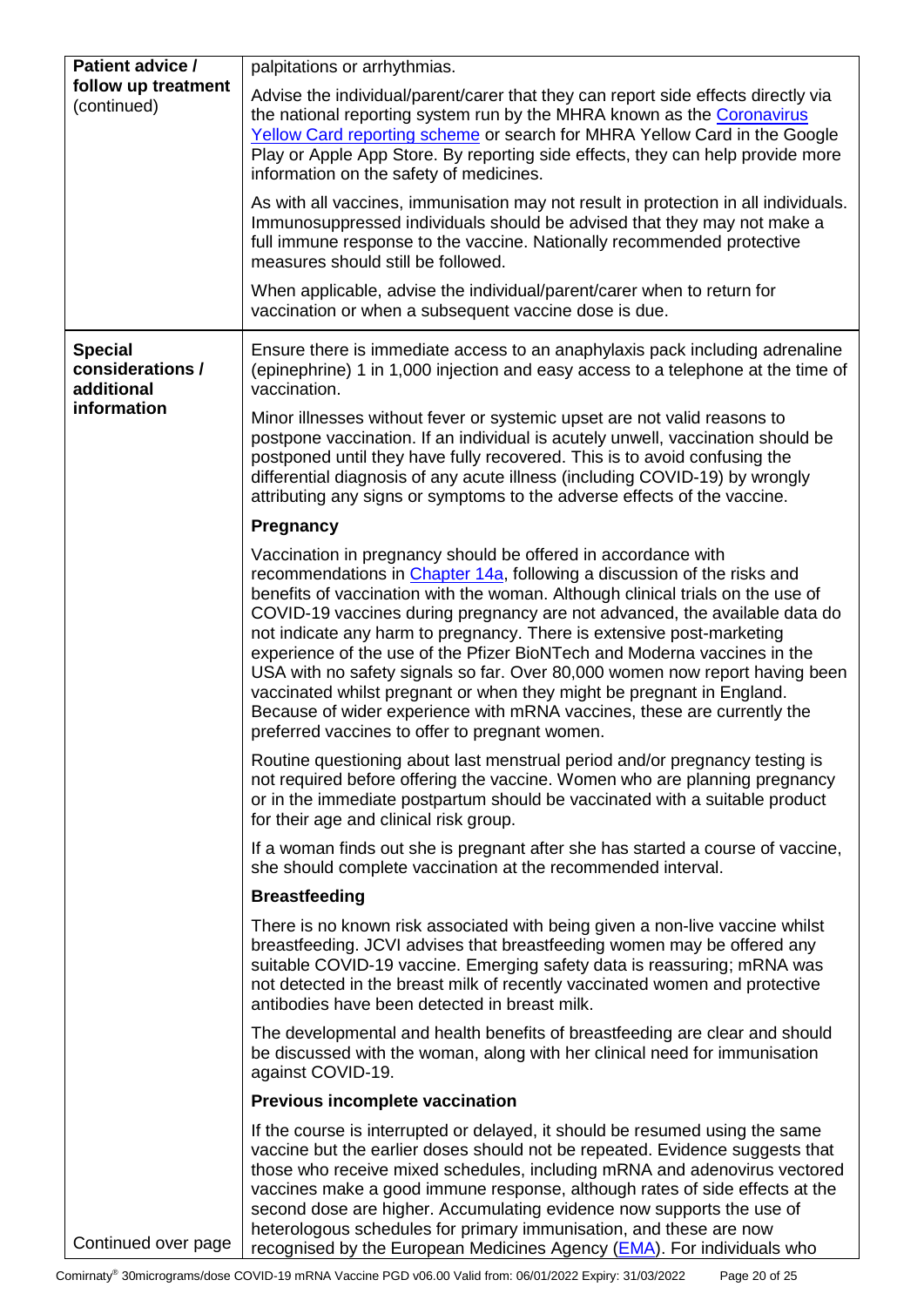<span id="page-20-1"></span><span id="page-20-0"></span>

| <b>Special</b><br>considerations /<br>additional<br>information<br>(continued) | started the schedule and who attend for vaccination where the same vaccine is<br>not available or suitable, or if the first product received is unknown or not<br>available, one dose of the locally available product should be given to complete<br>the primary course. Individuals who experienced severe expected reactions<br>after a first dose of AstraZeneca or Pfizer BioNTech vaccines should be<br>informed about the higher rate of such reactions when they receive a second<br>dose of an alternate vaccine. In these circumstances, this PGD may be used.<br>For individuals with a history of thrombosis combined with thrombocytopenia<br>following vaccination with the AstraZeneca COVID-19 vaccine, current<br>evidence would support completion of the course with an mRNA vaccine,<br>provided a period of at least 12 weeks has elapsed since the dose of<br>AstraZeneca vaccine.<br>Individuals with a history of capillary leak syndrome should be carefully                                                                                                                                                                                                                                                                                                                                                                               |
|--------------------------------------------------------------------------------|---------------------------------------------------------------------------------------------------------------------------------------------------------------------------------------------------------------------------------------------------------------------------------------------------------------------------------------------------------------------------------------------------------------------------------------------------------------------------------------------------------------------------------------------------------------------------------------------------------------------------------------------------------------------------------------------------------------------------------------------------------------------------------------------------------------------------------------------------------------------------------------------------------------------------------------------------------------------------------------------------------------------------------------------------------------------------------------------------------------------------------------------------------------------------------------------------------------------------------------------------------------------------------------------------------------------------------------------------------------------|
|                                                                                | counselled about the risks and benefits of vaccination. An alternative vaccine<br>to the AstraZeneca COVID-19 vaccine, such as Comirnaty®<br>30 micrograms/dose COVID-19 mRNA vaccine, may be offered to complete a<br>vaccination course.                                                                                                                                                                                                                                                                                                                                                                                                                                                                                                                                                                                                                                                                                                                                                                                                                                                                                                                                                                                                                                                                                                                          |
|                                                                                | Individuals who are participating in a clinical trial of COVID-19 vaccines who<br>present for vaccination should be referred back to the investigators. Eligible<br>persons who are enrolled in vaccine trials should then be provided with written<br>advice on whether and when they should be safely vaccinated in the routine<br>programme. Advice should also be provided from the trial investigators on<br>whether any individual could receive additional doses for the purposes of<br>vaccine certification. Trial participants who are eligible for boosters should be<br>offered vaccination in line with the general population, at least three months<br>after the dose considered as the final primary dose or the final revaccination (if<br>the latter is required for certification purposes).                                                                                                                                                                                                                                                                                                                                                                                                                                                                                                                                                     |
|                                                                                | Individuals who have been vaccinated abroad are likely to have received an<br>mRNA or vector vaccine based on the spike protein, or an inactivated whole<br>viral vaccine. Specific advice on Vaccination of those who received<br>COVID-19 vaccine overseas is available from the UKHSA.                                                                                                                                                                                                                                                                                                                                                                                                                                                                                                                                                                                                                                                                                                                                                                                                                                                                                                                                                                                                                                                                           |
|                                                                                | Co-administration with other vaccines                                                                                                                                                                                                                                                                                                                                                                                                                                                                                                                                                                                                                                                                                                                                                                                                                                                                                                                                                                                                                                                                                                                                                                                                                                                                                                                               |
|                                                                                | Where individuals in an eligible cohort present having recently received one or<br>more inactivated or live vaccines, COVID-19 vaccination should still be given.<br>The same applies for most other live and inactivated vaccines where COVID-<br>19 vaccination has been received first or where an individual presents requiring<br>two or more vaccines. It is generally better for vaccination to proceed and it<br>may be provided under this PGD, to avoid any further delay in protection and to<br>avoid the risk of the individual not returning for a later appointment. This<br>includes but is not limited to vaccines commonly administered around the same<br>time or in the same settings (including influenza and pneumococcal<br>polysaccharide vaccine in those aged over 65 years, pertussis-containing<br>vaccines and influenza vaccines in pregnancy, and LAIV, HPV, MenACWY and<br>Td-IPV vaccines in the schools programmes). The only exceptions to this are<br>the shingles vaccines, where a seven-day interval should ideally be observed.<br>This is based on the potential for an inflammatory response to COVID-19<br>vaccine to interfere with the response to the live virus in the older population<br>and because of the potential difficulty of attributing systemic side effects to the<br>newer adjuvanted shingles vaccine. |
|                                                                                | A UK study of co-administration of AstraZeneca and Pfizer BioNTech COVID-<br>19 vaccines with inactivated influenza vaccines confirmed acceptable<br>immunogenicity and reactogenicity. Where co-administration does occur,<br>individuals should be informed about the likely timing of potential adverse<br>events relating to each vaccine. If the vaccines are not given together, they can<br>be administered at any interval, although separating the vaccines by a day or<br>two will avoid confusion over systemic side effects.                                                                                                                                                                                                                                                                                                                                                                                                                                                                                                                                                                                                                                                                                                                                                                                                                            |
| Continued over page                                                            | Non-responders / immunosuppressed                                                                                                                                                                                                                                                                                                                                                                                                                                                                                                                                                                                                                                                                                                                                                                                                                                                                                                                                                                                                                                                                                                                                                                                                                                                                                                                                   |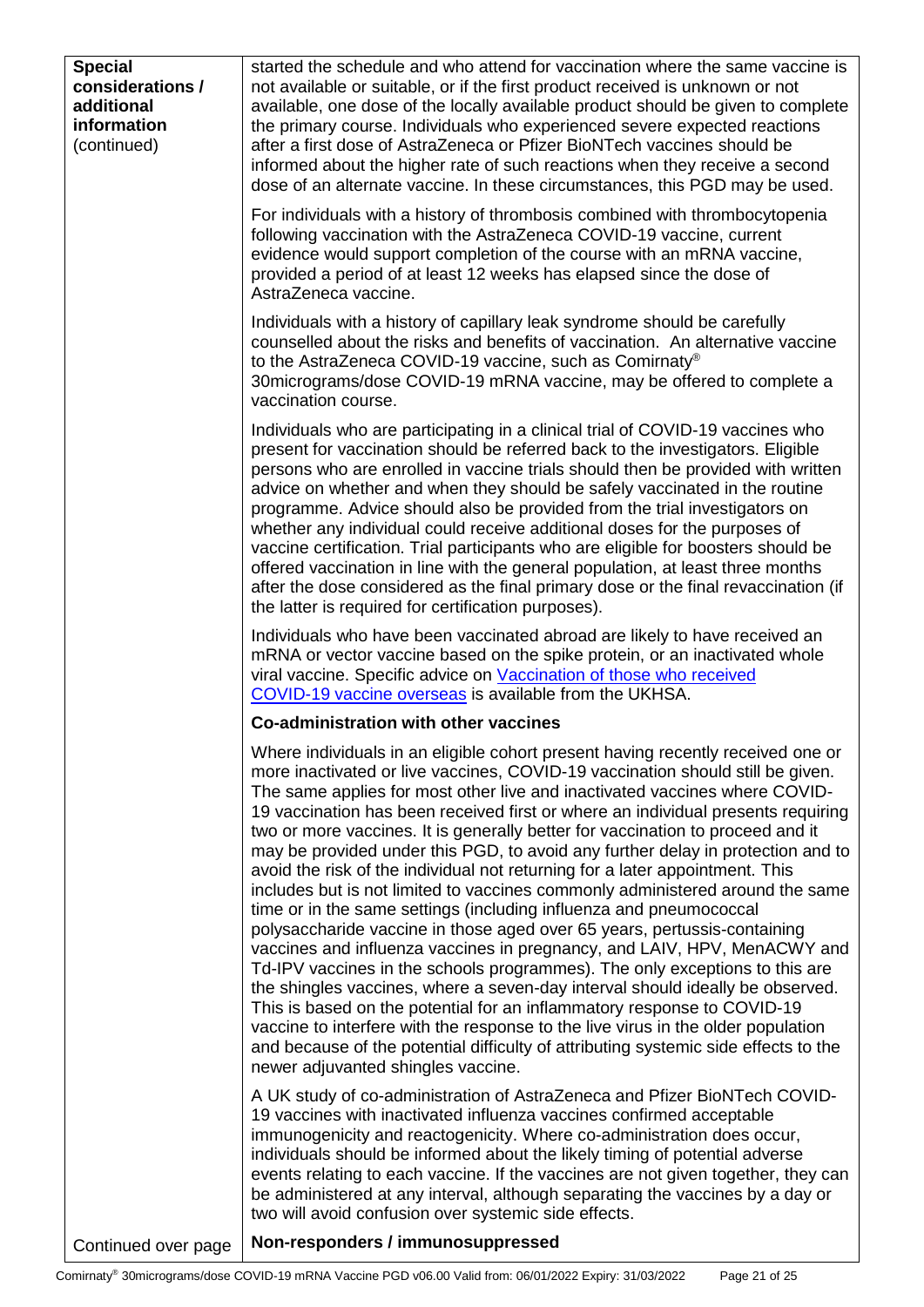| <b>Special</b><br>considerations /<br>additional<br>information<br>(continued) | Immunological response may be lower in immunocompromised individuals, but<br>they should still be vaccinated.                                                                                                                                                                                                                                                                                                                                                                                                                                                                                                                                                                                                                                                                                                                                                                                                                                                                                                                                                                                                                                                                                                                                                                                                                                                                                                                                                              |
|--------------------------------------------------------------------------------|----------------------------------------------------------------------------------------------------------------------------------------------------------------------------------------------------------------------------------------------------------------------------------------------------------------------------------------------------------------------------------------------------------------------------------------------------------------------------------------------------------------------------------------------------------------------------------------------------------------------------------------------------------------------------------------------------------------------------------------------------------------------------------------------------------------------------------------------------------------------------------------------------------------------------------------------------------------------------------------------------------------------------------------------------------------------------------------------------------------------------------------------------------------------------------------------------------------------------------------------------------------------------------------------------------------------------------------------------------------------------------------------------------------------------------------------------------------------------|
|                                                                                | JCVI advises that a third primary vaccine dose be offered to individuals aged<br>12 years and over who had severe immunosuppression in proximity to their<br>first or second COVID-19 doses in the primary schedule (see 'Box: Criteria for<br>a third primary dose of COVID-19 vaccine' in Chapter 14a). Most individuals<br>whose immunosuppression commenced at least two weeks after the second<br>dose of vaccination do not require an additional primary vaccination at this<br>stage.                                                                                                                                                                                                                                                                                                                                                                                                                                                                                                                                                                                                                                                                                                                                                                                                                                                                                                                                                                              |
|                                                                                | JCVI has previously advised that, the decision on the timing of the third primary<br>dose should be undertaken by the specialist involved in the care of the<br>individual. In general, vaccines administered during periods of minimum<br>immunosuppression (where possible) are more likely to generate better<br>immune responses. However, following the recognition of the Omicron variant,<br>JCVI has now advised that boosters should be offered from three months after<br>the third dose.                                                                                                                                                                                                                                                                                                                                                                                                                                                                                                                                                                                                                                                                                                                                                                                                                                                                                                                                                                        |
|                                                                                | Those who have not yet received their third primary dose may be given their<br>third dose now (8 weeks after the second dose) to avoid further delay.<br>Boosters should be given at a minimum interval of three months from the<br>previous dose in line with the clinical advice on optimal timing.                                                                                                                                                                                                                                                                                                                                                                                                                                                                                                                                                                                                                                                                                                                                                                                                                                                                                                                                                                                                                                                                                                                                                                      |
|                                                                                | Individuals who have received a bone marrow transplant after vaccination<br>should be considered for a re-immunisation programme for all routine<br>vaccinations and for COVID-19 (see Chapter 7 of the Green Book). This is not<br>covered by this PGD/Protocol and should be provided on a patient specific<br>basis.                                                                                                                                                                                                                                                                                                                                                                                                                                                                                                                                                                                                                                                                                                                                                                                                                                                                                                                                                                                                                                                                                                                                                    |
| <b>Records</b>                                                                 | Record:<br>that valid informed consent was given or a decision to vaccinate made in<br>the individual's best interests in accordance with the Mental Capacity Act<br>2005<br>name of individual, address, date of birth and GP with whom the individual<br>is registered (or record where an individual is not registered with a GP)<br>name of immuniser<br>name and brand of vaccine<br>date of administration<br>dose, form and route of administration of vaccine<br>quantity administered<br>batch number and expiry date<br>anatomical site of vaccination<br>advice given, including advice given if excluded or declines vaccination<br>details of any adverse drug reactions and actions taken<br>supplied via PGD<br>All records should be clear, legible and contemporaneous.<br>As a variety of COVID-19 vaccines are available, it is especially important that<br>the exact brand of vaccine, batch number and site at which each vaccine is<br>given is accurately recorded in the individual's records.<br>It is important that vaccinations are recorded in a timely manner on appropriate<br>health care records for the individual. Systems should be in place to ensure<br>this information is returned to the individual's general practice record in a timely<br>manner to allow clinical follow up and to avoid duplicate vaccination.<br>A record of all individuals receiving treatment under this PGD should also be<br>kept for audit purposes. |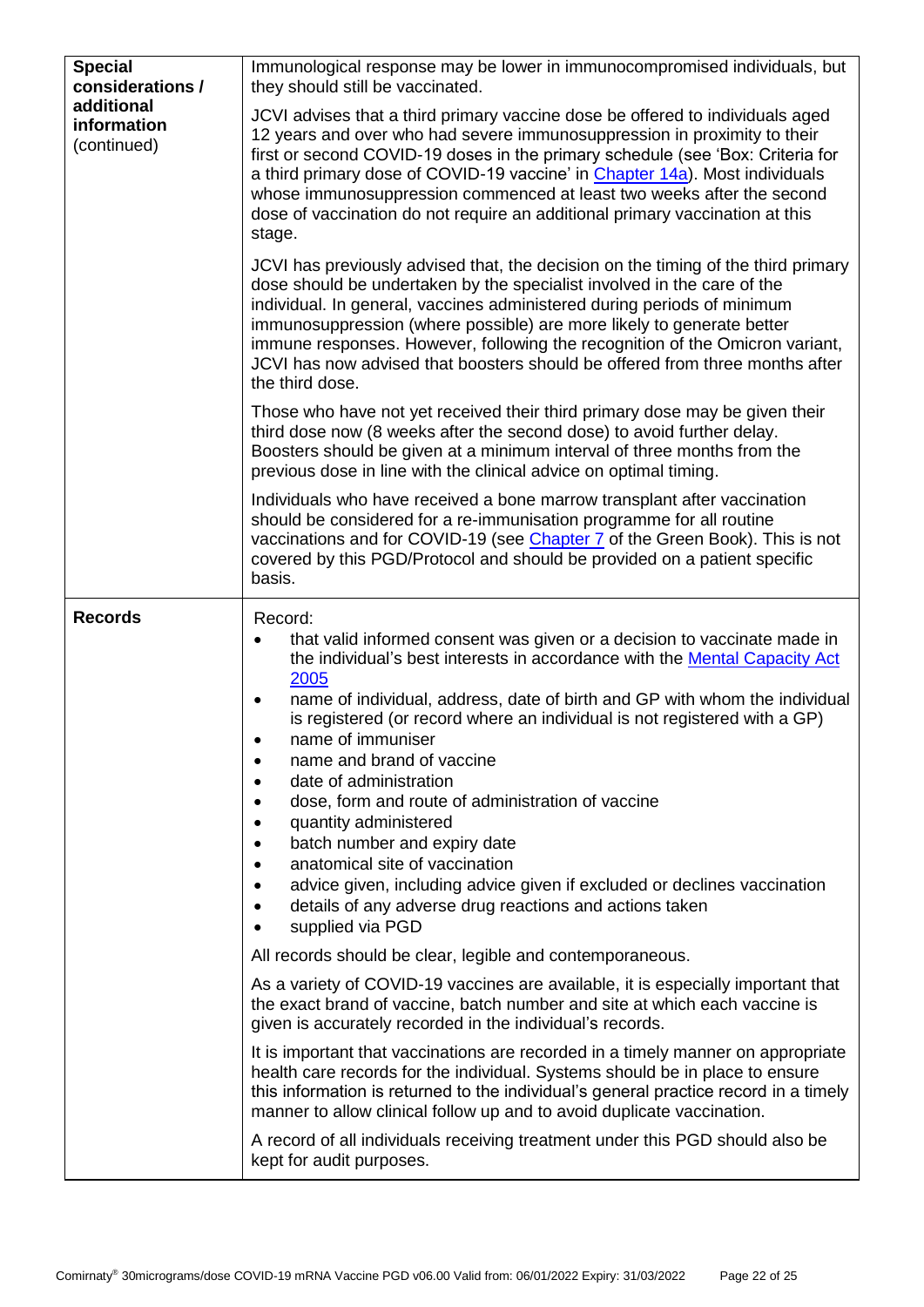# **6. Key references**

<span id="page-22-0"></span>

| <b>Key references</b> | Comirnaty® 30micrograms/dose COVID-19 mRNA vaccine                                                                                                                                                                                                                         |
|-----------------------|----------------------------------------------------------------------------------------------------------------------------------------------------------------------------------------------------------------------------------------------------------------------------|
|                       | • Immunisation Against Infectious Disease: The Green Book, Chapter 14a.<br>Updated 24 December 2021.<br>https://www.gov.uk/government/collections/immunisation-against-infectious-                                                                                         |
|                       | disease-the-green-book                                                                                                                                                                                                                                                     |
|                       | • UK Chief Medical Officers Report; suspension of the 15 minutes wait for<br>vaccination with mRNA vaccine for COVID-19 13 December 2021                                                                                                                                   |
|                       | • Summary of Product Characteristics and Patient Information Leaflet for<br>Comirnaty <sup>®</sup> 30micrograms/dose COVID-19 mRNA vaccine. 02 December 2021<br>https://www.gov.uk/government/publications/regulatory-approval-of-pfizer-<br>biontech-vaccine-for-covid-19 |
|                       | • COVID-19 vaccination programme. Updated 27 November2021.<br>https://www.gov.uk/government/collections/covid-19-vaccination-programme                                                                                                                                     |
|                       | • Training recommendations for COVID-19 vaccinators. Updated 4 October 2021.<br>https://www.gov.uk/government/publications/covid-19-vaccinator-training-<br>recommendations/training-recommendations-for-covid-19-vaccinators                                              |
|                       | • National COVID-19 vaccination e-learning programme<br>https://www.e-lfh.org.uk/programmes/covid-19-vaccination/                                                                                                                                                          |
|                       | • COVID-19 vaccinator competency assessment tool. Updated 16 March 2021<br>https://www.gov.uk/government/publications/covid-19-vaccinator-competency-<br>assessment-tool                                                                                                   |
|                       | COVID-19: vaccination programme guidance for healthcare practitioners.<br>Updated 6 August 2021.                                                                                                                                                                           |
|                       | https://www.gov.uk/government/publications/covid-19-vaccination-programme-<br>guidance-for-healthcare-practitioners                                                                                                                                                        |
|                       | <b>General</b>                                                                                                                                                                                                                                                             |
|                       | Health Technical Memorandum 07-01: Safe Management of Healthcare Waste.<br>Department of Health 20 March 2013<br>https://www.england.nhs.uk/publication/management-and-disposal-of-healthcare-                                                                             |
|                       | waste-htm-07-01/                                                                                                                                                                                                                                                           |
|                       | NICE Medicines Practice Guideline 2 (MPG2): Patient Group Directions.<br>Published March 2017. https://www.nice.org.uk/guidance/mpg2                                                                                                                                       |
|                       | NICE MPG2 Patient group directions: competency framework for health<br>professionals using patient group directions. Updated March 2017.<br>https://www.nice.org.uk/guidance/mpg2/resources                                                                                |
|                       | Patient Group Directions: who can use them. Medicines and Healthcare products<br>Regulatory Agency. 4 December 2017.<br>https://www.gov.uk/government/publications/patient-group-directions-                                                                               |
|                       | pgds/patient-group-directions-who-can-use-them                                                                                                                                                                                                                             |
|                       | UK Statutory Instrument 2012 No. 1916, The Human Medicines Regulations<br>٠<br>2012 https://www.legislation.gov.uk/uksi/2012/1916/contents                                                                                                                                 |
|                       | UK Statutory Instrument 2020 No. 1125, The Human Medicines (Coronavirus and<br>$\bullet$<br>Influenza) (Amendment) Regulations 2020<br>https://www.legislation.gov.uk/uksi/2020/1125/contents/made                                                                         |
|                       | UK Statutory Instrument 2020 No. 1594, The Human Medicines (Coronavirus and<br>٠<br>Influenza) (Amendment) Regulations 2020                                                                                                                                                |
|                       | https://www.legislation.gov.uk/uksi/2020/1594/regulation/4/made                                                                                                                                                                                                            |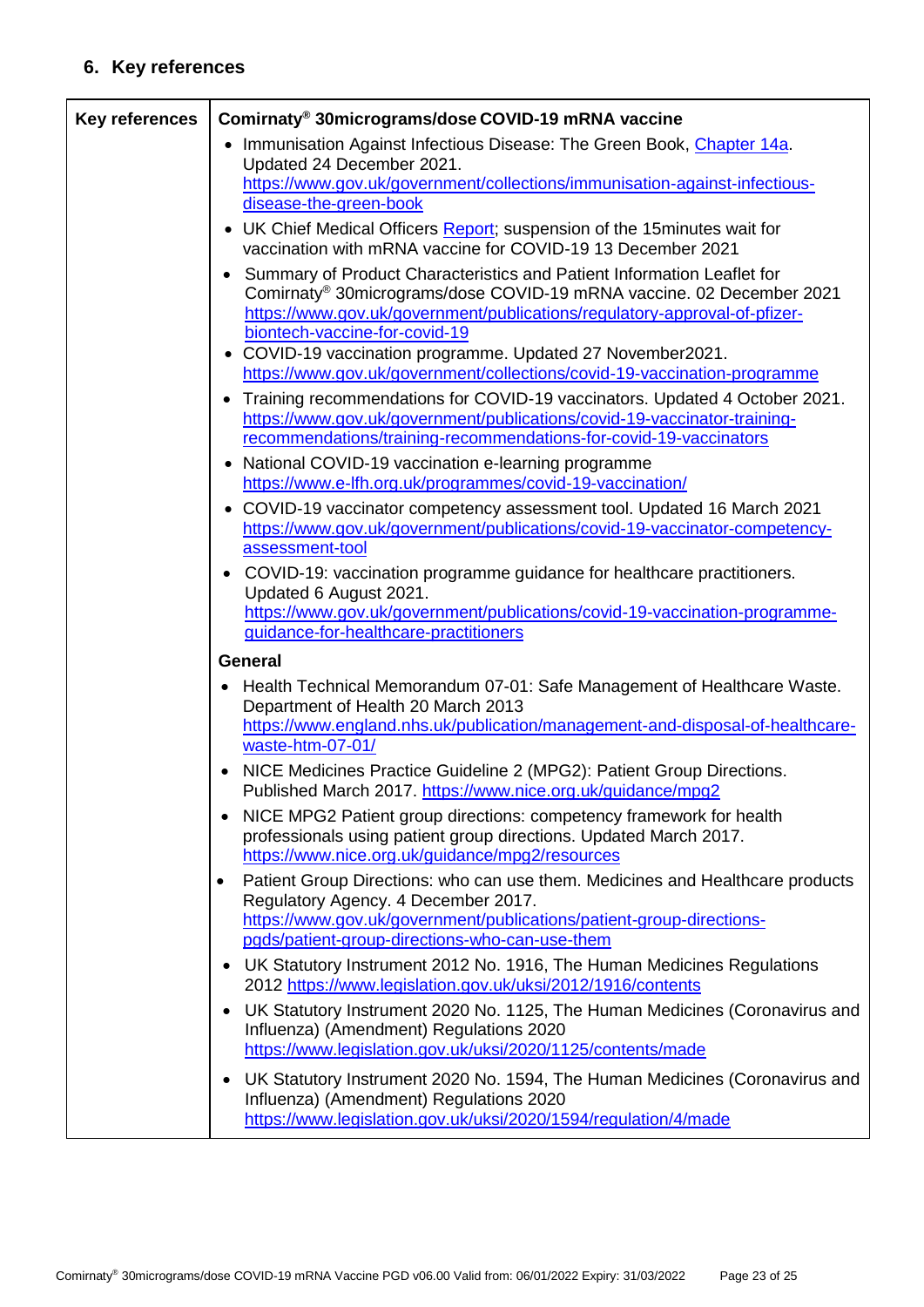### **7. Practitioner authorisation sheet**

## **Comirnaty® 30micrograms/dose COVID-19 mRNA vaccine PGD v06.00 Valid from: 06/01/2022 Expiry: 31/03/2022**

By signing this Patient Group Direction (PGD) you are indicating that you agree to its contents and that you will work within it.

PGDs do not remove inherent professional obligations or accountability.

It is the responsibility of each professional to practise only within the bounds of their own competence and professional code of conduct.

I confirm that I have read and understood the content of this PGD and that I am willing and competent to work to it within my professional code of conduct.

| Name | Designation | Signature | Date |
|------|-------------|-----------|------|
|      |             |           |      |
|      |             |           |      |
|      |             |           |      |
|      |             |           |      |
|      |             |           |      |
|      |             |           |      |
|      |             |           |      |
|      |             |           |      |
|      |             |           |      |
|      |             |           |      |

### **Authorising manager**

| confirm that the registered healthcare professionals named above have declared themselves<br>suitably trained and competent to work under this PGD. I give authorisation on behalf of |             |           |      |  |  |  |
|---------------------------------------------------------------------------------------------------------------------------------------------------------------------------------------|-------------|-----------|------|--|--|--|
| insert name of organisation<br>for the above<br>named healthcare professionals who have signed the PGD to work under it.                                                              |             |           |      |  |  |  |
| Name                                                                                                                                                                                  | Designation | Signature | Date |  |  |  |
|                                                                                                                                                                                       |             |           |      |  |  |  |

### **Note to authorising manager**

Score through unused rows in the list of practitioners to prevent practitioner additions post managerial authorisation.

This authorisation sheet should be retained to serve as a record of those practitioners authorised to work under this PGD.